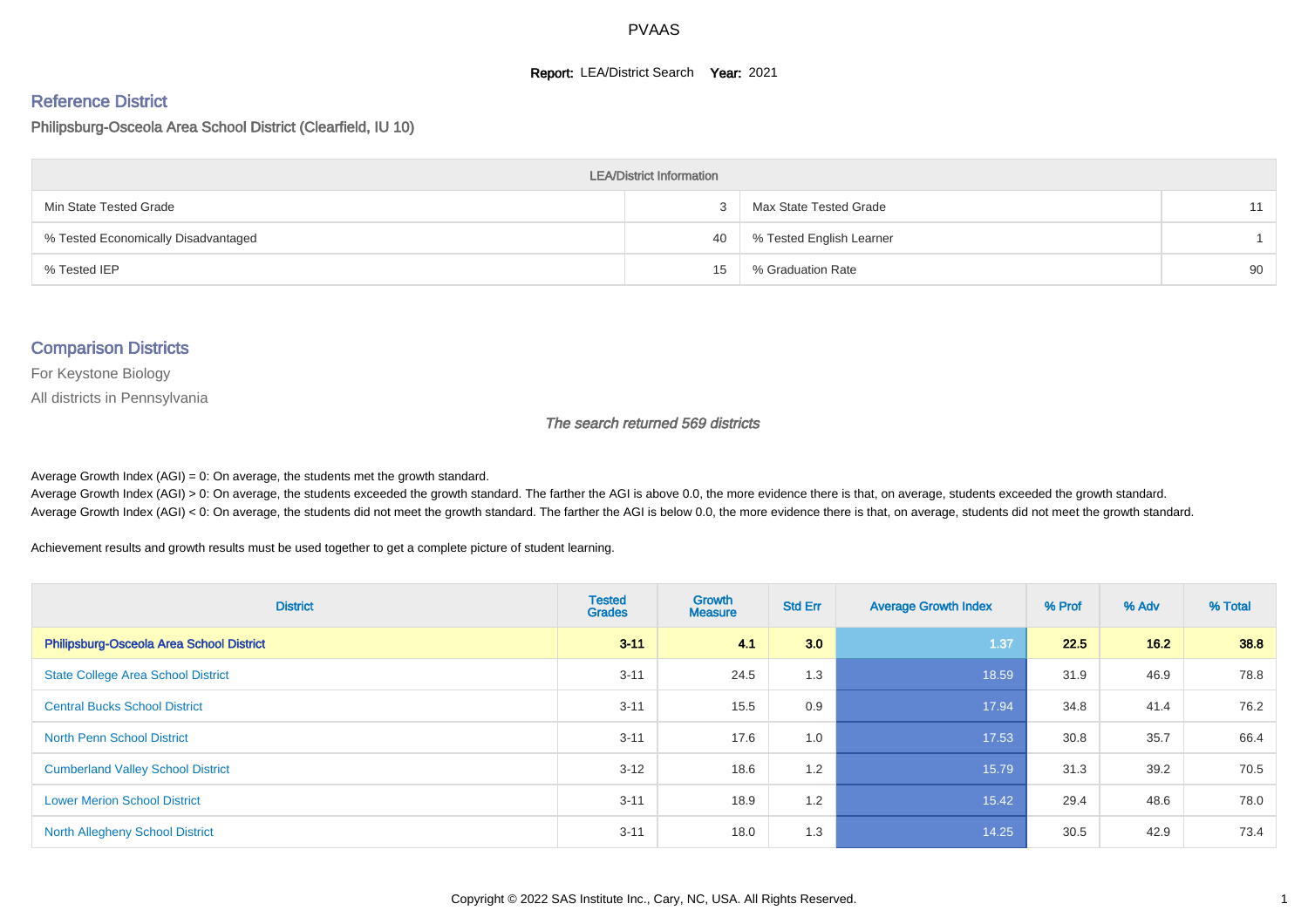| <b>District</b>                               | <b>Tested</b><br><b>Grades</b> | <b>Growth</b><br><b>Measure</b> | <b>Std Err</b> | <b>Average Growth Index</b> | % Prof | % Adv | % Total |
|-----------------------------------------------|--------------------------------|---------------------------------|----------------|-----------------------------|--------|-------|---------|
| Philipsburg-Osceola Area School District      | $3 - 11$                       | 4.1                             | 3.0            | 1.37                        | 22.5   | 16.2  | 38.8    |
| <b>Dallastown Area School District</b>        | $3 - 11$                       | 19.9                            | 1.4            | 14.14                       | 36.8   | 34.2  | 71.0    |
| <b>Spring-Ford Area School District</b>       | $3 - 11$                       | 16.6                            | 1.2            | 14.02                       | 30.4   | 45.3  | 75.7    |
| <b>Colonial School District</b>               | $3 - 11$                       | 22.1                            | 1.6            | 13.55                       | 27.2   | 43.5  | 70.6    |
| <b>Souderton Area School District</b>         | $3 - 11$                       | 18.5                            | 1.4            | 12.86                       | 39.2   | 31.2  | 70.4    |
| <b>Tyrone Area School District</b>            | $3 - 12$                       | 29.2                            | 2.3            | 12.86                       | 36.6   | 29.1  | 65.7    |
| <b>Council Rock School District</b>           | $3 - 11$                       | 13.5                            | 1.1            | 12.27                       | 32.0   | 35.4  | 67.4    |
| <b>Littlestown Area School District</b>       | $3 - 11$                       | 28.7                            | 2.4            | 11.83                       | 38.4   | 29.3  | 67.7    |
| <b>Warwick School District</b>                | $3 - 11$                       | 21.7                            | 1.8            | 11.76                       | 27.7   | 36.3  | 64.0    |
| <b>Hempfield School District</b>              | $3 - 11$                       | 13.4                            | 1.3            | 10.53                       | 29.9   | 36.8  | 66.7    |
| <b>Derry Township School District</b>         | $3 - 10$                       | 20.1                            | 2.0            | 10.20                       | 32.8   | 46.9  | 79.7    |
| <b>Loyalsock Township School District</b>     | $3 - 12$                       | 26.7                            | 2.7            | 9.92                        | 36.8   | 35.1  | 71.9    |
| New Hope-Solebury School District             | $3 - 11$                       | 28.8                            | 2.9            | 9.77                        | 31.6   | 50.0  | 81.6    |
| <b>Delaware Valley School District</b>        | $3 - 11$                       | 15.7                            | 1.6            | 9.62                        | 36.7   | 32.1  | 68.8    |
| Fox Chapel Area School District               | $3 - 11$                       | 17.6                            | 1.9            | 9.47                        | 22.9   | 52.0  | 74.9    |
| <b>Wayne Highlands School District</b>        | $3 - 11$                       | 22.5                            | 2.5            | 9.16                        | 33.8   | 40.4  | 74.2    |
| <b>Unionville-Chadds Ford School District</b> | $3 - 11$                       | 15.8                            | 1.7            | 9.12                        | 31.2   | 48.0  | 79.2    |
| Palmyra Area School District                  | $3 - 11$                       | 16.2                            | 1.8            | 9.02                        | 38.8   | 34.0  | 72.8    |
| <b>Marple Newtown School District</b>         | $3 - 11$                       | 20.6                            | 2.3            | 8.95                        | 31.1   | 42.7  | 73.8    |
| <b>Central York School District</b>           | $3 - 12$                       | 12.9                            | 1.5            | 8.64                        | 31.4   | 24.1  | 55.5    |
| <b>Saucon Valley School District</b>          | $3 - 11$                       | 18.9                            | 2.2            | 8.48                        | 26.0   | 39.6  | 65.6    |
| Southern York County School District          | $3 - 11$                       | 15.5                            | 1.8            | 8.48                        | 37.6   | 29.2  | 66.8    |
| <b>Upper Darby School District</b>            | $3 - 12$                       | 11.2                            | 1.4            | 8.28                        | 23.8   | 11.8  | 35.6    |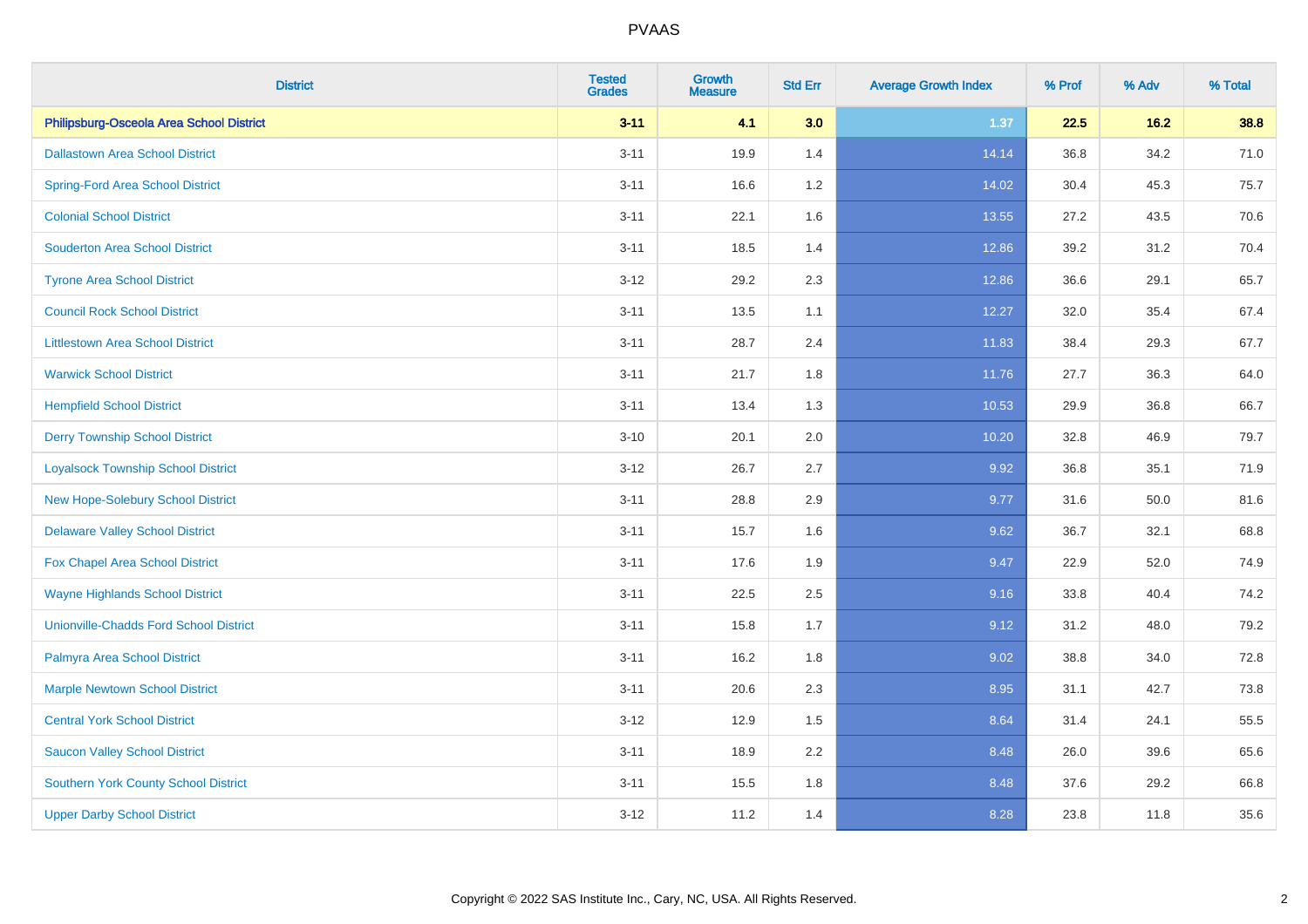| <b>District</b>                           | <b>Tested</b><br><b>Grades</b> | <b>Growth</b><br><b>Measure</b> | <b>Std Err</b> | <b>Average Growth Index</b> | % Prof | % Adv  | % Total |
|-------------------------------------------|--------------------------------|---------------------------------|----------------|-----------------------------|--------|--------|---------|
| Philipsburg-Osceola Area School District  | $3 - 11$                       | 4.1                             | 3.0            | 1.37                        | 22.5   | $16.2$ | 38.8    |
| <b>Collegium Charter School</b>           | $3 - 10$                       | 21.2                            | 2.6            | 8.18                        | 25.4   | 16.4   | 41.8    |
| <b>Peters Township School District</b>    | $3 - 11$                       | 14.1                            | 1.7            | 8.16                        | 35.2   | 41.6   | 76.8    |
| <b>Upper Saint Clair School District</b>  | $3 - 11$                       | 13.8                            | 1.8            | 7.86                        | 32.2   | 44.5   | 76.7    |
| <b>Mifflin County School District</b>     | $3 - 11$                       | 12.3                            | 1.6            | 7.69                        | 35.1   | 15.1   | 50.3    |
| <b>East Penn School District</b>          | $3 - 11$                       | 8.9                             | 1.2            | 7.61                        | 32.8   | 26.4   | 59.2    |
| <b>Manheim Township School District</b>   | $3 - 12$                       | 10.9                            | 1.5            | 7.51                        | 30.9   | 31.0   | 61.9    |
| <b>Mountain View School District</b>      | $3 - 11$                       | 24.2                            | 3.4            | 7.20                        | 45.8   | 37.3   | 83.0    |
| <b>Danville Area School District</b>      | $3 - 11$                       | 18.4                            | 2.6            | 7.19                        | 32.0   | 46.1   | 78.1    |
| <b>Upper Merion Area School District</b>  | $3 - 11$                       | 14.0                            | 2.0            | 7.15                        | 34.4   | 32.6   | 67.0    |
| <b>Whitehall-Coplay School District</b>   | $3 - 11$                       | 11.8                            | 1.7            | 7.06                        | 32.3   | 21.7   | 54.0    |
| <b>Camp Hill School District</b>          | $3 - 12$                       | 20.7                            | 2.9            | 7.00                        | 32.3   | 41.4   | 73.7    |
| <b>Methacton School District</b>          | $3 - 11$                       | 11.0                            | 1.6            | 6.94                        | 36.0   | 33.6   | 69.6    |
| <b>Millcreek Township School District</b> | $3 - 11$                       | 9.1                             | 1.4            | 6.61                        | 34.5   | 30.1   | 64.6    |
| <b>Neshaminy School District</b>          | $3 - 11$                       | 8.6                             | 1.3            | 6.56                        | 31.3   | 23.9   | 55.2    |
| <b>Manheim Central School District</b>    | $3 - 11$                       | 12.8                            | 2.0            | 6.52                        | 27.8   | 35.4   | 63.2    |
| <b>Cocalico School District</b>           | $3 - 11$                       | 12.3                            | 1.9            | 6.48                        | 28.2   | 32.3   | 60.5    |
| <b>Armstrong School District</b>          | $3 - 11$                       | 9.8                             | 1.6            | 6.22                        | 32.8   | 24.6   | 57.4    |
| <b>Tuscarora School District</b>          | $3 - 11$                       | 13.4                            | 2.2            | 6.20                        | 37.1   | 26.3   | 63.4    |
| <b>Franklin Regional School District</b>  | $3 - 11$                       | 11.3                            | 1.8            | 6.13                        | 30.0   | 35.0   | 65.0    |
| <b>Agora Cyber Charter School</b>         | $3 - 11$                       | 14.6                            | 2.4            | 6.03                        | 24.7   | 19.5   | 44.2    |
| <b>Indiana Area School District</b>       | $3 - 11$                       | 12.0                            | 2.0            | 5.98                        | 30.0   | 30.4   | 60.3    |
| <b>Punxsutawney Area School District</b>  | $3 - 11$                       | 15.8                            | 2.7            | 5.83                        | 18.6   | 29.0   | 47.6    |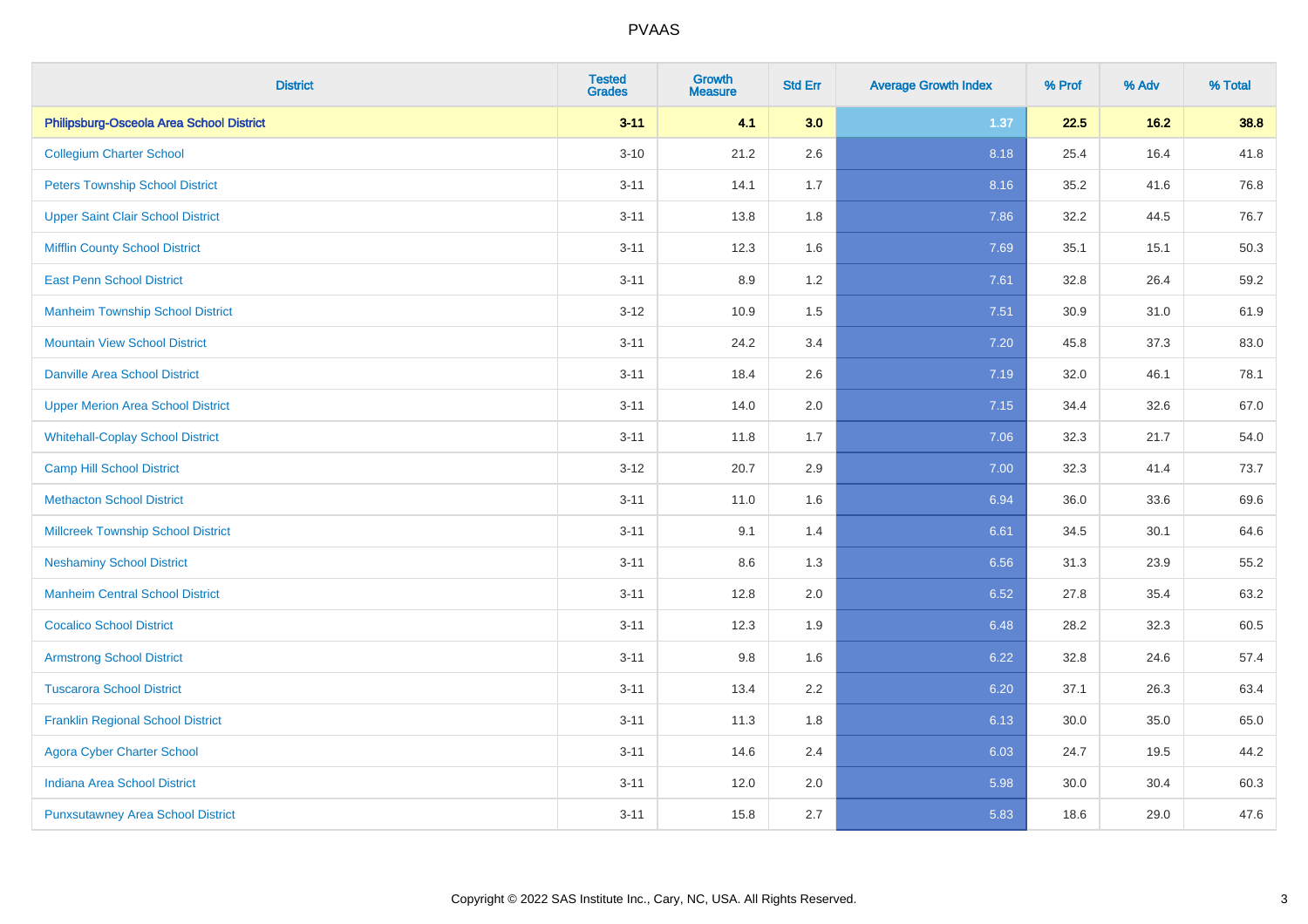| <b>District</b>                              | <b>Tested</b><br><b>Grades</b> | <b>Growth</b><br><b>Measure</b> | <b>Std Err</b> | <b>Average Growth Index</b> | % Prof | % Adv | % Total |
|----------------------------------------------|--------------------------------|---------------------------------|----------------|-----------------------------|--------|-------|---------|
| Philipsburg-Osceola Area School District     | $3 - 11$                       | 4.1                             | 3.0            | 1.37                        | 22.5   | 16.2  | 38.8    |
| <b>Blue Mountain School District</b>         | $3 - 10$                       | 12.2                            | 2.1            | 5.81                        | 30.7   | 26.1  | 56.8    |
| <b>Harbor Creek School District</b>          | $3 - 11$                       | 13.4                            | 2.3            | 5.80                        | 34.5   | 40.7  | 75.2    |
| <b>Pequea Valley School District</b>         | $3 - 11$                       | 18.0                            | 3.1            | 5.74                        | 29.2   | 37.5  | 66.7    |
| Lampeter-Strasburg School District           | $3 - 12$                       | 11.0                            | 1.9            | 5.69                        | 35.4   | 32.3  | 67.7    |
| <b>Hermitage School District</b>             | $3 - 12$                       | 14.0                            | 2.5            | 5.59                        | 34.0   | 27.0  | 61.0    |
| <b>Pine-Richland School District</b>         | $3 - 11$                       | 9.3                             | 1.7            | 5.56                        | 42.3   | 35.8  | 78.1    |
| <b>Lake-Lehman School District</b>           | $3 - 11$                       | 14.9                            | 2.8            | 5.34                        | 25.8   | 22.5  | 48.3    |
| Penns Valley Area School District            | $3 - 12$                       | 14.1                            | 2.6            | 5.33                        | 29.6   | 23.3  | 52.9    |
| <b>Avon Grove School District</b>            | $3 - 10$                       | 7.6                             | 1.4            | 5.29                        | 33.7   | 33.2  | 67.0    |
| <b>Cornwall-Lebanon School District</b>      | $3 - 11$                       | 8.2                             | 1.6            | 5.24                        | 28.0   | 20.5  | 48.6    |
| <b>West Branch Area School District</b>      | $3 - 11$                       | 17.0                            | 3.3            | 5.20                        | 47.1   | 19.1  | 66.2    |
| <b>Fleetwood Area School District</b>        | $3 - 10$                       | 10.4                            | 2.0            | 5.19                        | 31.7   | 25.8  | 57.5    |
| <b>Pennridge School District</b>             | $3 - 10$                       | 7.4                             | 1.5            | 5.10                        | 32.0   | 27.6  | 59.6    |
| Pen Argyl Area School District               | $3 - 12$                       | 12.8                            | 2.5            | 5.10                        | 28.5   | 23.8  | 52.3    |
| <b>Berlin Brothersvalley School District</b> | $3 - 11$                       | 19.6                            | 4.0            | 4.93                        | 28.3   | 41.3  | 69.6    |
| <b>Easton Area School District</b>           | $3 - 12$                       | 6.3                             | 1.3            | 4.91                        | 24.1   | 13.0  | 37.1    |
| <b>Quaker Valley School District</b>         | $3 - 11$                       | 12.2                            | 2.5            | 4.90                        | 39.5   | 26.4  | 65.9    |
| <b>Belle Vernon Area School District</b>     | $3 - 11$                       | 11.1                            | 2.3            | 4.88                        | 31.6   | 25.4  | 57.1    |
| <b>Lehighton Area School District</b>        | $3 - 11$                       | 11.4                            | 2.4            | 4.84                        | 30.5   | 24.9  | 55.3    |
| <b>Iroquois School District</b>              | $3 - 11$                       | 13.6                            | 2.8            | 4.83                        | 33.3   | 16.0  | 49.4    |
| <b>Penn Manor School District</b>            | $3 - 11$                       | 7.1                             | 1.5            | 4.82                        | 26.7   | 20.5  | 47.2    |
| <b>Lakeland School District</b>              | $3 - 11$                       | 13.3                            | 2.8            | 4.80                        | 22.2   | 21.2  | 43.4    |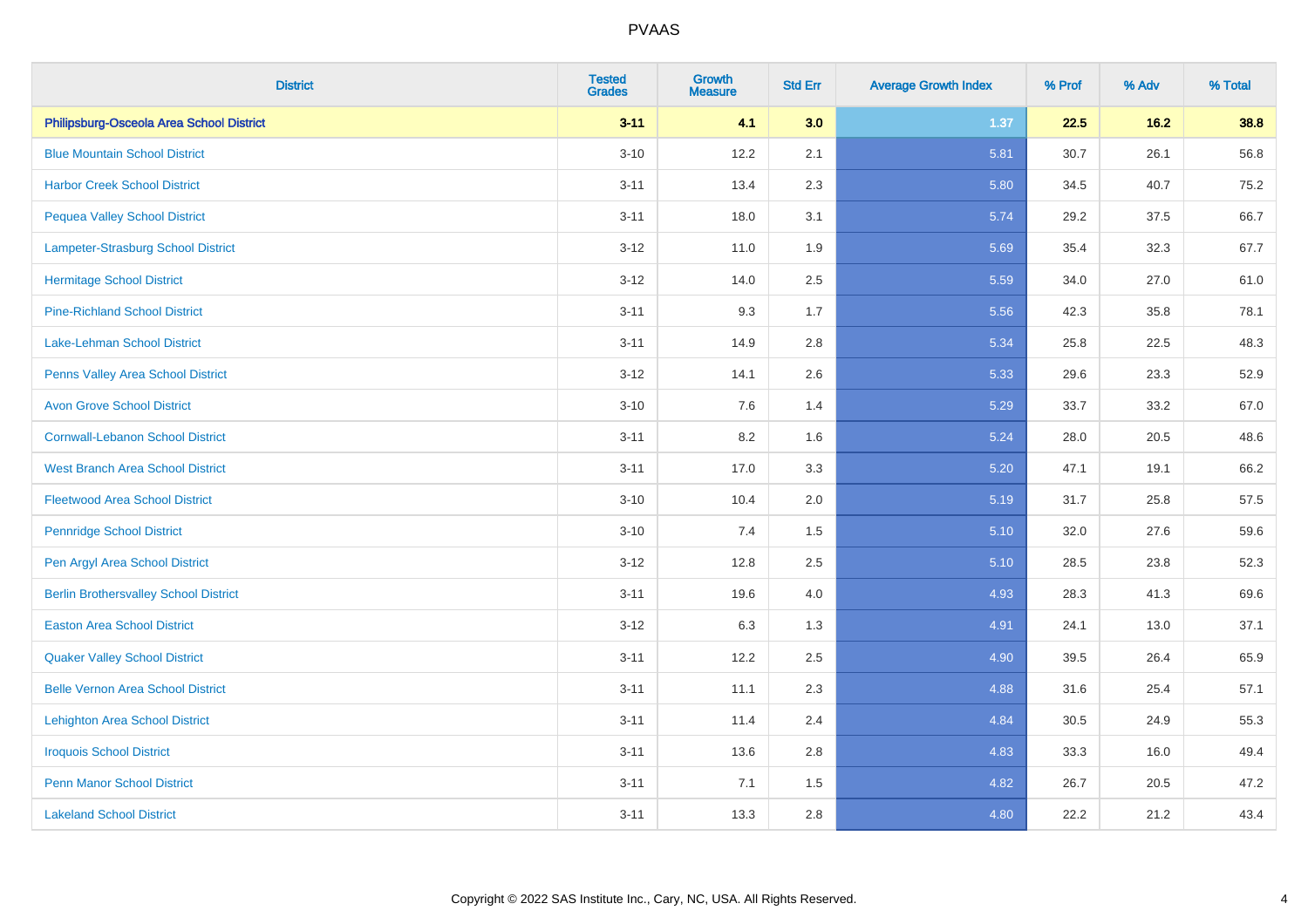| <b>District</b>                                | <b>Tested</b><br><b>Grades</b> | Growth<br><b>Measure</b> | <b>Std Err</b> | <b>Average Growth Index</b> | % Prof | % Adv | % Total |
|------------------------------------------------|--------------------------------|--------------------------|----------------|-----------------------------|--------|-------|---------|
| Philipsburg-Osceola Area School District       | $3 - 11$                       | 4.1                      | 3.0            | 1.37                        | 22.5   | 16.2  | 38.8    |
| <b>West Perry School District</b>              | $3 - 11$                       | 11.0                     | 2.3            | 4.76                        | 26.9   | 20.5  | 47.4    |
| <b>Stroudsburg Area School District</b>        | $3 - 11$                       | 7.5                      | 1.6            | 4.70                        | 30.4   | 18.3  | 48.7    |
| Northern York County School District           | $3 - 11$                       | 8.4                      | 1.8            | 4.63                        | 24.3   | 23.1  | 47.4    |
| <b>Conewago Valley School District</b>         | $3-12$                         | 7.6                      | 1.7            | 4.46                        | 41.3   | 19.4  | 60.6    |
| Montrose Area School District                  | $3 - 10$                       | 12.3                     | 2.8            | 4.41                        | 37.8   | 28.9  | 66.7    |
| <b>Pennsbury School District</b>               | $3 - 11$                       | 5.6                      | 1.3            | 4.38                        | 37.7   | 27.7  | 65.4    |
| <b>Lower Moreland Township School District</b> | $3 - 11$                       | 8.7                      | 2.0            | 4.35                        | 38.2   | 33.2  | 71.4    |
| <b>West Allegheny School District</b>          | $3 - 12$                       | 8.6                      | 2.0            | 4.34                        | 37.3   | 27.2  | 64.5    |
| <b>Coudersport Area School District</b>        | $3 - 11$                       | 14.8                     | 3.4            | 4.33                        | 34.7   | 28.0  | 62.7    |
| Maritime Academy Charter School                | $3 - 10$                       | 13.2                     | 3.1            | 4.29                        | 24.0   | 1.3   | 25.3    |
| <b>Wallenpaupack Area School District</b>      | $3 - 11$                       | $8.8\,$                  | 2.1            | 4.28                        | 28.5   | 18.9  | 47.4    |
| Pennsylvania Leadership Charter School         | $3 - 11$                       | $8.0\,$                  | 1.9            | 4.22                        | 33.1   | 27.8  | 60.9    |
| <b>Elizabethtown Area School District</b>      | $3 - 12$                       | 7.1                      | 1.7            | 4.19                        | 36.4   | 27.6  | 64.0    |
| <b>Laurel School District</b>                  | $3 - 11$                       | 13.0                     | 3.1            | 4.19                        | 30.3   | 15.7  | 46.1    |
| <b>Valley View School District</b>             | $3 - 11$                       | 9.3                      | 2.2            | 4.18                        | 26.6   | 23.1  | 49.7    |
| <b>Ephrata Area School District</b>            | $3 - 11$                       | 6.8                      | 1.7            | 4.08                        | 31.6   | 17.1  | 48.8    |
| Downingtown Area School District               | $3 - 11$                       | 4.4                      | 1.1            | 4.06                        | 30.1   | 32.0  | 62.2    |
| <b>Radnor Township School District</b>         | $3 - 12$                       | 7.5                      | 1.9            | 4.03                        | 33.0   | 38.3  | 71.3    |
| <b>Abington Heights School District</b>        | $3 - 11$                       | $6.7\,$                  | 1.7            | 4.00                        | 33.8   | 31.7  | 65.5    |
| <b>Phoenixville Area School District</b>       | $3 - 11$                       | 7.3                      | 1.8            | 3.96                        | 32.3   | 27.6  | 59.8    |
| <b>Dallas School District</b>                  | $3 - 11$                       | 8.1                      | 2.1            | 3.87                        | 32.4   | 22.4  | 54.8    |
| <b>Warrior Run School District</b>             | $3 - 11$                       | 10.5                     | 2.7            | 3.86                        | 34.1   | 16.8  | 50.9    |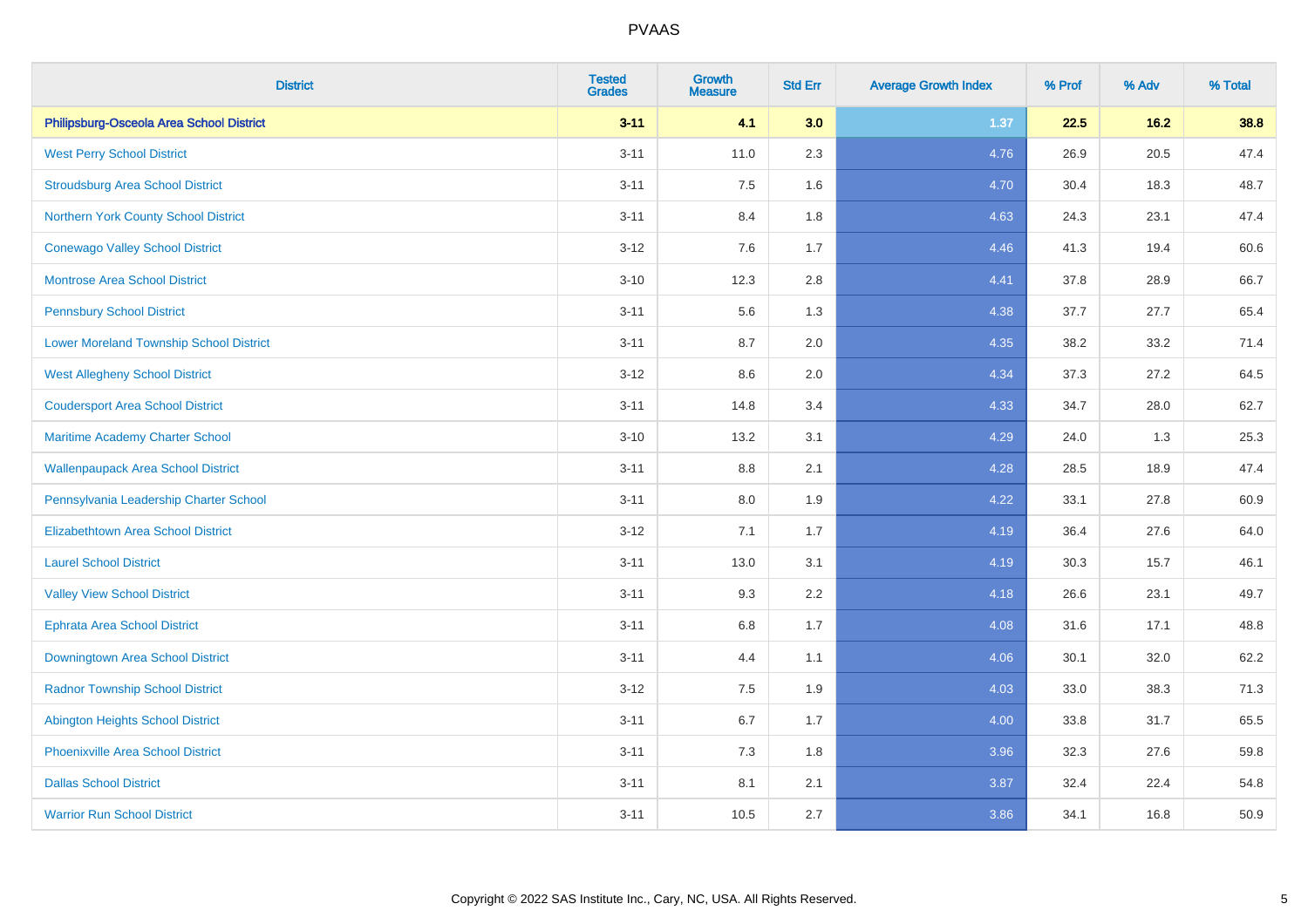| <b>District</b>                            | <b>Tested</b><br><b>Grades</b> | Growth<br><b>Measure</b> | <b>Std Err</b> | <b>Average Growth Index</b> | % Prof | % Adv | % Total |
|--------------------------------------------|--------------------------------|--------------------------|----------------|-----------------------------|--------|-------|---------|
| Philipsburg-Osceola Area School District   | $3 - 11$                       | 4.1                      | 3.0            | 1.37                        | 22.5   | 16.2  | 38.8    |
| <b>Hazleton Area School District</b>       | $3 - 11$                       | 6.0                      | 1.6            | 3.85                        | 20.5   | 9.0   | 29.5    |
| <b>Juniata County School District</b>      | $3 - 12$                       | 7.7                      | 2.0            | 3.81                        | 22.9   | 18.9  | 41.8    |
| <b>Hampton Township School District</b>    | $3 - 11$                       | 7.4                      | 2.0            | 3.79                        | 37.9   | 39.2  | 77.0    |
| <b>Dover Area School District</b>          | $3-12$                         | 7.1                      | 1.9            | 3.78                        | 33.0   | 18.7  | 51.7    |
| <b>Spring Cove School District</b>         | $3 - 11$                       | 9.1                      | 2.4            | 3.77                        | 31.8   | 25.4  | 57.1    |
| <b>Reading School District</b>             | $3 - 11$                       | 4.3                      | 1.2            | 3.71                        | 16.8   | 6.0   | 22.8    |
| <b>William Penn School District</b>        | $3 - 12$                       | 7.0                      | 1.9            | 3.61                        | 14.0   | 7.2   | 21.3    |
| <b>Tredyffrin-Easttown School District</b> | $3 - 10$                       | 8.7                      | 2.4            | 3.57                        | 35.2   | 35.8  | 71.0    |
| Oil City Area School District              | $3 - 11$                       | 8.6                      | 2.4            | 3.56                        | 29.1   | 13.1  | 42.2    |
| <b>York Suburban School District</b>       | $3 - 11$                       | 7.4                      | 2.1            | 3.55                        | 24.9   | 31.2  | 56.1    |
| <b>North Pocono School District</b>        | $3 - 11$                       | 13.1                     | 3.7            | 3.54                        | 31.4   | 33.3  | 64.7    |
| <b>Mars Area School District</b>           | $3 - 10$                       | 6.6                      | 1.9            | 3.45                        | 36.7   | 32.4  | 69.1    |
| <b>Fairview School District</b>            | $3 - 11$                       | 8.3                      | 2.4            | 3.43                        | 41.9   | 34.9  | 76.7    |
| <b>Wilmington Area School District</b>     | $3 - 11$                       | 11.1                     | 3.3            | 3.37                        | 29.8   | 26.2  | 56.0    |
| <b>Conrad Weiser Area School District</b>  | $3 - 11$                       | 7.1                      | 2.1            | 3.34                        | 28.2   | 14.4  | 42.6    |
| <b>Bellefonte Area School District</b>     | $3 - 11$                       | 6.7                      | 2.0            | 3.34                        | 28.8   | 21.5  | 50.2    |
| <b>Kutztown Area School District</b>       | $3-12$                         | 9.3                      | 2.8            | 3.34                        | 38.5   | 14.6  | 53.2    |
| South Fayette Township School District     | $3 - 11$                       | $6.0\,$                  | 1.8            | 3.33                        | 32.2   | 38.3  | 70.5    |
| <b>Steel Valley School District</b>        | $3 - 11$                       | 11.1                     | 3.3            | 3.33                        | 34.8   | 10.1  | 44.9    |
| Upper Dauphin Area School District         | $3 - 11$                       | 16.5                     | 5.1            | 3.26                        | 37.5   | 26.8  | 64.3    |
| <b>Penncrest School District</b>           | $3 - 11$                       | 6.0                      | 1.9            | 3.24                        | 31.1   | 16.9  | 48.0    |
| <b>Apollo-Ridge School District</b>        | $3 - 12$                       | 9.5                      | 3.0            | 3.23                        | 34.0   | 9.4   | 43.4    |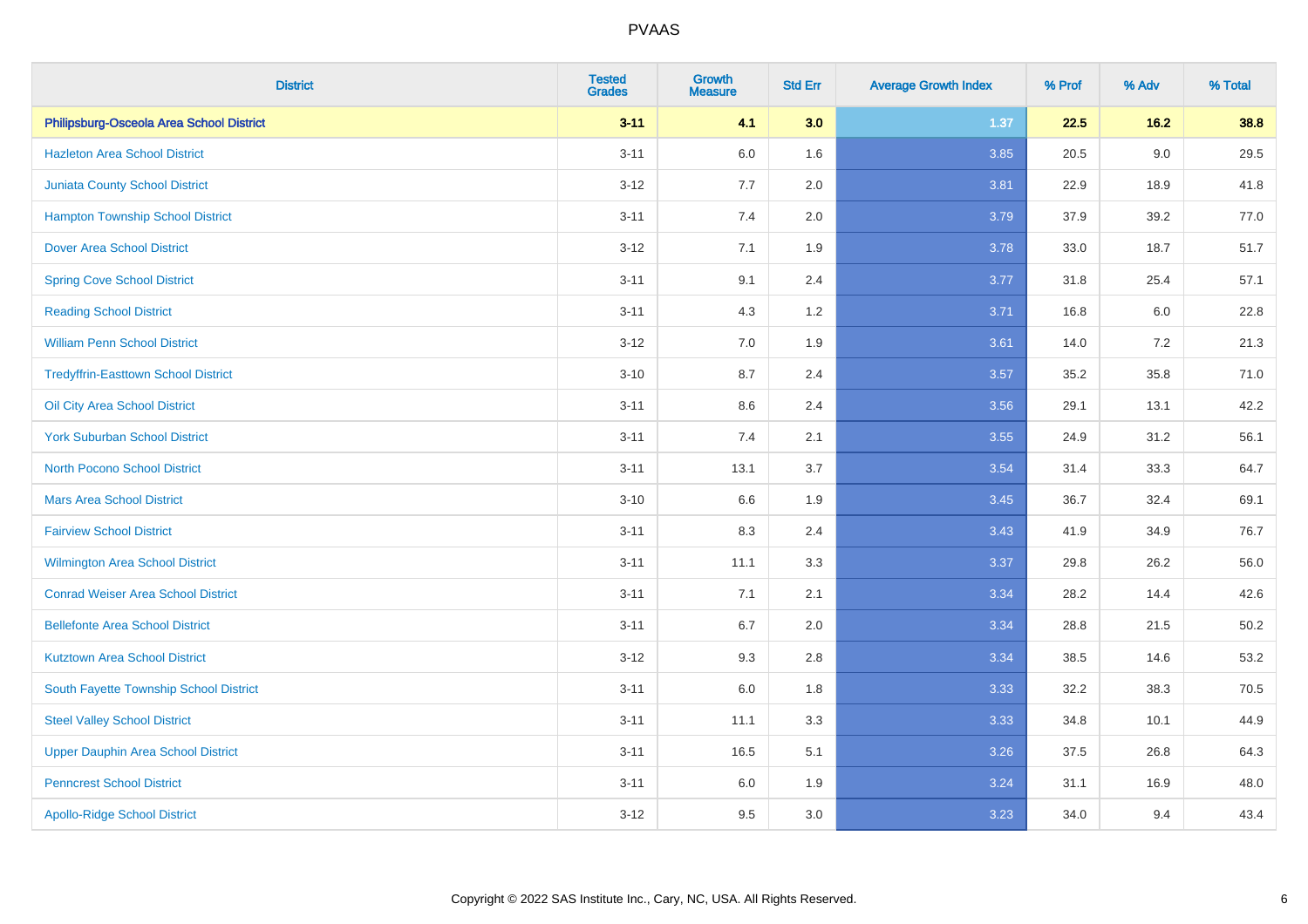| <b>District</b>                                    | <b>Tested</b><br><b>Grades</b> | Growth<br><b>Measure</b> | <b>Std Err</b> | <b>Average Growth Index</b> | % Prof | % Adv | % Total |
|----------------------------------------------------|--------------------------------|--------------------------|----------------|-----------------------------|--------|-------|---------|
| Philipsburg-Osceola Area School District           | $3 - 11$                       | 4.1                      | 3.0            | 1.37                        | 22.5   | 16.2  | 38.8    |
| <b>Avon Grove Charter School</b>                   | $3 - 11$                       | $9.8\,$                  | 3.1            | 3.18                        | 32.4   | 26.0  | 58.4    |
| 21st Century Cyber Charter School                  | $6 - 12$                       | 6.6                      | 2.1            | 3.16                        | 29.0   | 21.8  | 50.8    |
| <b>Greenwood School District</b>                   | $3 - 11$                       | 11.3                     | 3.6            | 3.14                        | 31.2   | 32.8  | 63.9    |
| Capital Area School for the Arts Charter School    | $9 - 11$                       | 14.2                     | 4.5            | 3.13                        | 27.5   | 30.0  | 57.5    |
| <b>Kane Area School District</b>                   | $3 - 10$                       | $8.8\,$                  | 2.9            | 3.07                        | 31.4   | 19.8  | 51.2    |
| <b>Upper Perkiomen School District</b>             | $3 - 11$                       | 5.7                      | 1.9            | 3.04                        | 25.4   | 19.9  | 45.4    |
| <b>Lower Dauphin School District</b>               | $3 - 11$                       | 5.3                      | 1.8            | 3.03                        | 30.6   | 26.8  | 57.5    |
| Allegheny-Clarion Valley School District           | $3 - 10$                       | 12.3                     | 4.1            | 3.03                        | 33.3   | 19.0  | 52.4    |
| <b>Line Mountain School District</b>               | $3 - 11$                       | 11.7                     | 3.9            | 3.01                        | 40.4   | 42.3  | 82.7    |
| <b>Bald Eagle Area School District</b>             | $3 - 11$                       | 7.6                      | 2.5            | 3.00                        | 31.6   | 15.6  | 47.3    |
| <b>Canton Area School District</b>                 | $3 - 11$                       | 8.4                      | 2.9            | 2.92                        | 13.8   | 23.0  | 36.8    |
| South Butler County School District                | $3 - 10$                       | 6.3                      | 2.2            | 2.80                        | 37.8   | 19.2  | 57.0    |
| <b>Great Valley School District</b>                | $3 - 11$                       | 5.4                      | 2.0            | 2.77                        | 33.8   | 33.5  | 67.3    |
| <b>Donegal School District</b>                     | $3 - 12$                       | 5.9                      | 2.2            | 2.72                        | 34.1   | 23.1  | 57.2    |
| <b>Tamaqua Area School District</b>                | $3 - 12$                       | 6.5                      | 2.4            | 2.72                        | 34.3   | 17.5  | 51.8    |
| <b>Crawford Central School District</b>            | $3 - 11$                       | 5.7                      | 2.1            | 2.71                        | 26.4   | 15.8  | 42.1    |
| Saint Marys Area School District                   | $3 - 11$                       | 6.0                      | 2.2            | 2.69                        | 35.4   | 18.3  | 53.7    |
| <b>Bedford Area School District</b>                | $3 - 11$                       | 6.4                      | 2.4            | 2.68                        | 31.0   | 20.6  | 51.6    |
| <b>Commonwealth Charter Academy Charter School</b> | $3 - 10$                       | 4.2                      | 1.6            | 2.68                        | 27.0   | 15.6  | 42.5    |
| <b>Palisades School District</b>                   | $3 - 11$                       | 7.7                      | 2.9            | 2.66                        | 27.8   | 20.3  | 48.1    |
| <b>Northern Tioga School District</b>              | $3 - 12$                       | 6.8                      | 2.6            | 2.64                        | 25.0   | 16.9  | 41.9    |
| <b>Homer-Center School District</b>                | $3 - 11$                       | 8.8                      | 3.5            | 2.53                        | 38.0   | 17.7  | 55.8    |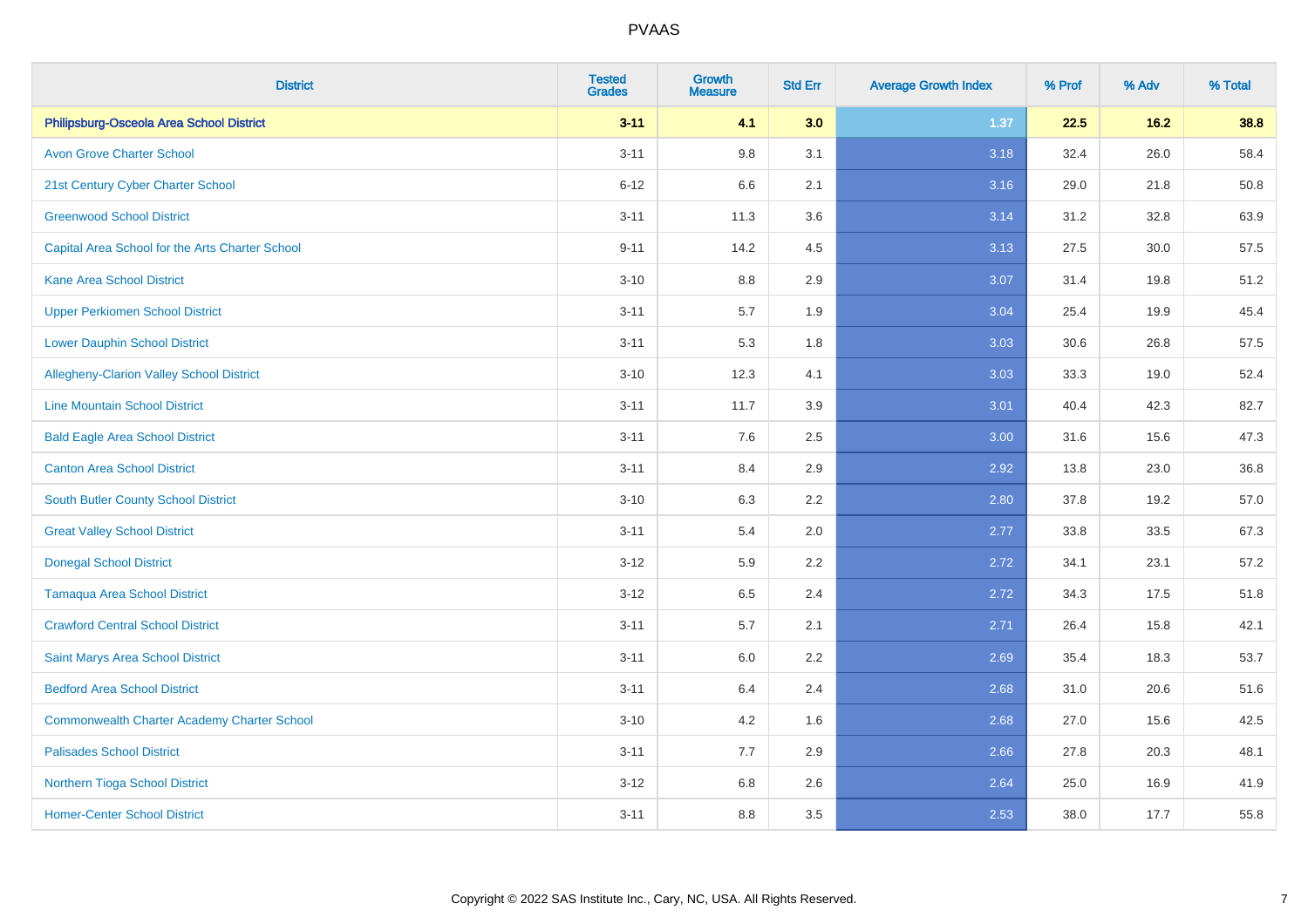| <b>District</b>                                | <b>Tested</b><br><b>Grades</b> | Growth<br><b>Measure</b> | <b>Std Err</b> | <b>Average Growth Index</b> | % Prof | % Adv | % Total |
|------------------------------------------------|--------------------------------|--------------------------|----------------|-----------------------------|--------|-------|---------|
| Philipsburg-Osceola Area School District       | $3 - 11$                       | 4.1                      | 3.0            | 1.37                        | 22.5   | 16.2  | 38.8    |
| Northern Lehigh School District                | $3 - 12$                       | 6.1                      | 2.5            | 2.42                        | 21.4   | 18.0  | 39.3    |
| <b>Bentworth School District</b>               | $3 - 11$                       | 7.0                      | 3.0            | 2.36                        | 26.6   | 17.0  | 43.6    |
| <b>Red Lion Area School District</b>           | $3 - 11$                       | 4.5                      | 1.9            | 2.31                        | 32.3   | 21.5  | 53.8    |
| Huntingdon Area School District                | $3 - 11$                       | 5.8                      | 2.6            | 2.28                        | 27.8   | 17.4  | 45.2    |
| <b>Brandywine Heights Area School District</b> | $3 - 11$                       | 5.8                      | 2.6            | 2.27                        | 27.7   | 28.6  | 56.2    |
| East Pennsboro Area School District            | $3 - 11$                       | 4.8                      | 2.1            | 2.26                        | 36.8   | 16.9  | 53.7    |
| <b>Wallingford-Swarthmore School District</b>  | $3 - 10$                       | 5.0                      | 2.2            | 2.25                        | 33.3   | 37.1  | 70.4    |
| <b>Glendale School District</b>                | $3 - 10$                       | 7.9                      | 3.5            | 2.25                        | 42.6   | 9.3   | 51.8    |
| <b>Blue Ridge School District</b>              | $3 - 11$                       | 8.3                      | 3.7            | 2.24                        | 29.6   | 9.3   | 38.9    |
| <b>Mastery Charter School - Hardy Williams</b> | $3 - 11$                       | 6.6                      | 3.0            | 2.21                        | 24.7   | 1.2   | 25.9    |
| <b>Brookville Area School District</b>         | $3 - 11$                       | $6.8\,$                  | 3.1            | 2.19                        | 46.1   | 14.6  | 60.7    |
| <b>Mckeesport Area School District</b>         | $3 - 12$                       | 4.6                      | 2.2            | 2.14                        | 21.1   | 4.4   | 25.5    |
| <b>Muncy School District</b>                   | $3 - 11$                       | 6.9                      | 3.3            | 2.12                        | 37.6   | 18.8  | 56.4    |
| Northeastern York School District              | $3 - 11$                       | $3.8\,$                  | 1.8            | 2.11                        | 32.7   | 21.0  | 53.7    |
| Northampton Area School District               | $3 - 11$                       | 3.2                      | 1.5            | 2.05                        | 29.8   | 17.9  | 47.7    |
| <b>Keystone Central School District</b>        | $3 - 11$                       | 3.6                      | 1.8            | 2.04                        | 27.1   | 14.6  | 41.8    |
| <b>Benton Area School District</b>             | $3 - 10$                       | 8.1                      | 4.0            | 2.01                        | 35.7   | 28.6  | 64.3    |
| Pennsylvania Distance Learning Charter School  | $3 - 12$                       | $6.8\,$                  | 3.4            | 1.99                        | 19.8   | 6.2   | 25.9    |
| South Middleton School District                | $3 - 11$                       | 4.4                      | 2.2            | 1.95                        | 31.1   | 16.4  | 47.5    |
| <b>Oswayo Valley School District</b>           | $3 - 12$                       | 9.9                      | 5.1            | 1.93                        | 26.5   | 44.1  | 70.6    |
| <b>Spring Grove Area School District</b>       | $3 - 11$                       | 3.9                      | 2.0            | 1.90                        | 30.0   | 23.0  | 53.0    |
| <b>Eastern Lebanon County School District</b>  | $3 - 11$                       | $4.0\,$                  | 2.1            | 1.89                        | 23.5   | 11.5  | 35.0    |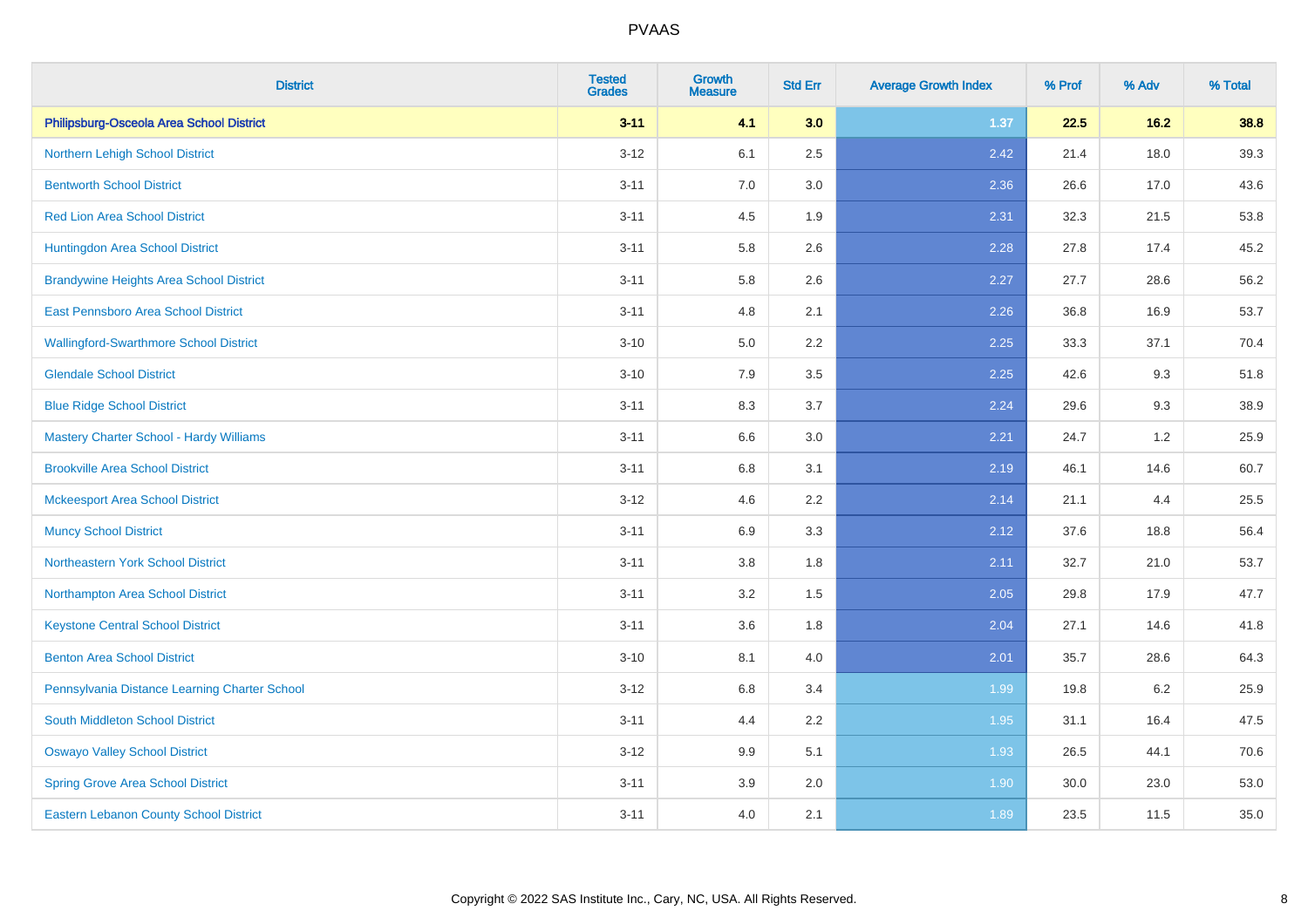| <b>District</b>                             | <b>Tested</b><br><b>Grades</b> | Growth<br><b>Measure</b> | <b>Std Err</b> | <b>Average Growth Index</b> | % Prof | % Adv | % Total |
|---------------------------------------------|--------------------------------|--------------------------|----------------|-----------------------------|--------|-------|---------|
| Philipsburg-Osceola Area School District    | $3 - 11$                       | 4.1                      | 3.0            | 1.37                        | 22.5   | 16.2  | 38.8    |
| <b>United School District</b>               | $3 - 11$                       | 6.3                      | 3.3            | 1.89                        | 38.8   | 16.3  | 55.0    |
| <b>Perkiomen Valley School District</b>     | $3 - 11$                       | 2.7                      | 1.5            | 1.83                        | 35.0   | 25.3  | 60.3    |
| <b>Central Valley School District</b>       | $3 - 10$                       | 4.7                      | 2.6            | 1.83                        | 37.8   | 18.5  | 56.3    |
| <b>Sayre Area School District</b>           | $3 - 11$                       | 5.8                      | 3.2            | 1.81                        | 30.3   | 21.0  | 51.3    |
| <b>Leechburg Area School District</b>       | $3 - 11$                       | 7.0                      | 3.9            | 1.79                        | 37.7   | 4.9   | 42.6    |
| Mt Lebanon School District                  | $3 - 11$                       | 2.4                      | 1.3            | 1.79                        | 39.3   | 37.4  | 76.8    |
| <b>Wyalusing Area School District</b>       | $3 - 12$                       | 5.7                      | 3.2            | 1.78                        | 38.6   | 12.9  | 51.4    |
| <b>Multicultural Academy Charter School</b> | $9 - 11$                       | 6.0                      | 3.4            | 1.77                        | 12.3   | 0.0   | 12.3    |
| <b>Port Allegany School District</b>        | $3 - 11$                       | 6.5                      | 3.7            | 1.74                        | 26.4   | 11.3  | 37.7    |
| <b>Penn-Trafford School District</b>        | $3 - 11$                       | 2.9                      | 1.8            | 1.68                        | 46.3   | 26.2  | 72.5    |
| <b>West Shore School District</b>           | $3 - 12$                       | 2.2                      | 1.3            | 1.68                        | 31.8   | 15.2  | 47.1    |
| <b>Waynesboro Area School District</b>      | $3 - 12$                       | $3.0\,$                  | 1.8            | 1.67                        | 26.0   | 23.5  | 49.5    |
| Dr Robert Ketterer Charter School Inc       | $6 - 12$                       | 7.1                      | 4.3            | 1.66                        | 7.3    | 1.7   | 9.0     |
| <b>Halifax Area School District</b>         | $3 - 11$                       | 5.8                      | 3.5            | 1.64                        | 32.1   | 18.9  | 50.9    |
| <b>Salisbury Township School District</b>   | $3 - 11$                       | 5.8                      | 3.6            | 1.62                        | 24.4   | 12.6  | 37.0    |
| <b>Fort Leboeuf School District</b>         | $3 - 11$                       | 3.5                      | 2.2            | 1.58                        | 32.0   | 16.8  | 48.8    |
| <b>Gateway School District</b>              | $3 - 11$                       | 3.1                      | 2.0            | 1.55                        | 35.7   | 18.5  | 54.2    |
| <b>Smethport Area School District</b>       | $3 - 12$                       | 5.8                      | 3.8            | 1.52                        | 24.6   | 20.0  | 44.6    |
| <b>Northern Potter School District</b>      | $3 - 12$                       | $6.8\,$                  | 4.6            | 1.48                        | 30.6   | 11.1  | 41.7    |
| South Western School District               | $3 - 12$                       | $2.5\,$                  | 1.7            | 1.48                        | 36.2   | 19.7  | 55.9    |
| Susquehanna Township School District        | $3 - 12$                       | 3.9                      | 2.7            | 1.45                        | 19.0   | 13.1  | 32.0    |
| <b>Conestoga Valley School District</b>     | $3 - 11$                       | 2.4                      | 1.7            | 1.43                        | 35.0   | 23.5  | 58.5    |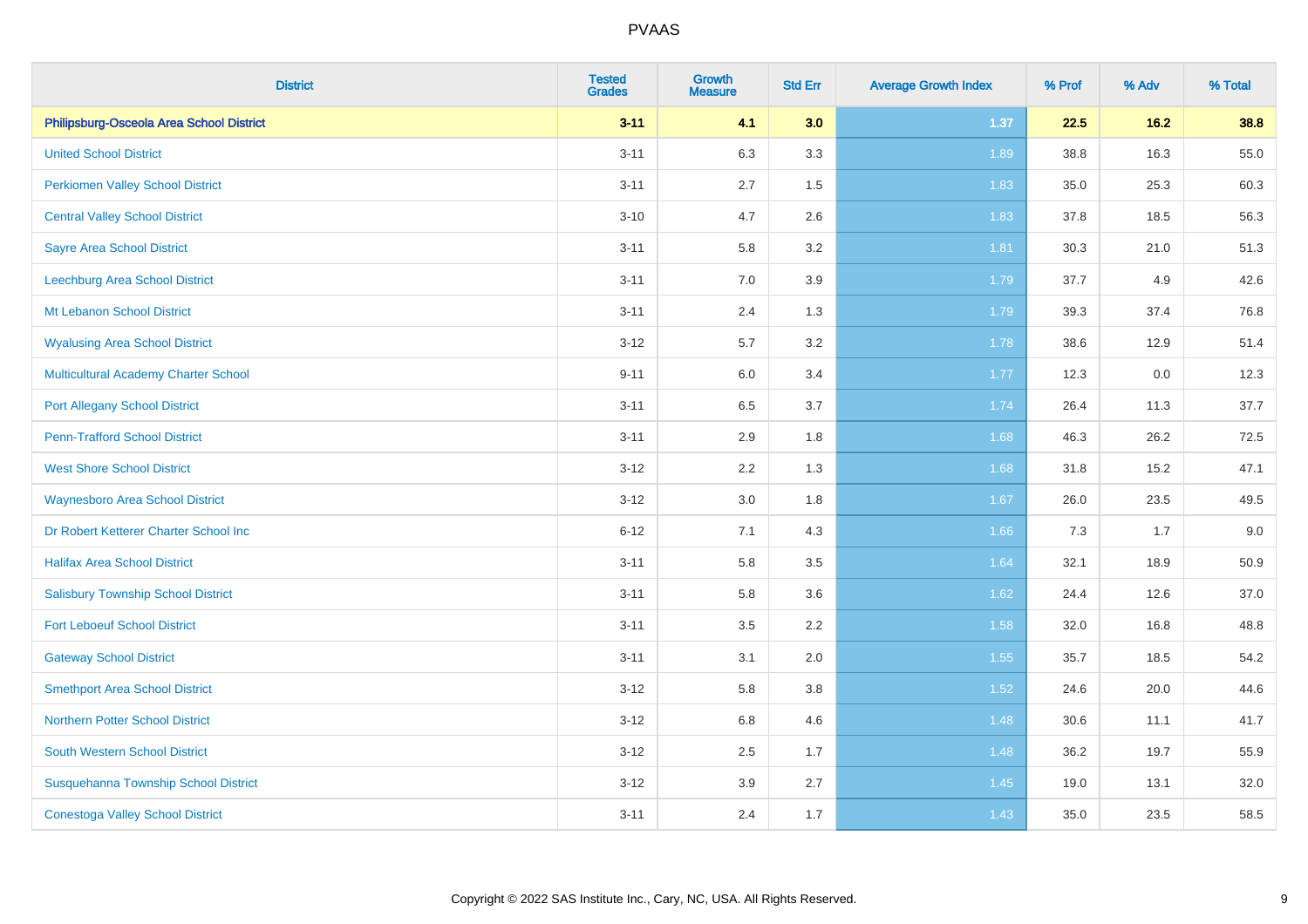| <b>District</b>                               | <b>Tested</b><br><b>Grades</b> | <b>Growth</b><br><b>Measure</b> | <b>Std Err</b> | <b>Average Growth Index</b> | % Prof | % Adv  | % Total |
|-----------------------------------------------|--------------------------------|---------------------------------|----------------|-----------------------------|--------|--------|---------|
| Philipsburg-Osceola Area School District      | $3 - 11$                       | 4.1                             | 3.0            | $1.37$                      | 22.5   | 16.2   | 38.8    |
| <b>Midd-West School District</b>              | $3 - 11$                       | 3.6                             | 2.6            | 1.42                        | 28.6   | 25.0   | 53.6    |
| <b>Western Wayne School District</b>          | $3 - 11$                       | 3.6                             | 2.6            | 1.39                        | 30.8   | 16.2   | 47.0    |
| Conemaugh Township Area School District       | $3 - 12$                       | 4.8                             | 3.5            | 1.39                        | 30.9   | 27.8   | 58.8    |
| <b>Mastery Charter School - Thomas Campus</b> | $3 - 10$                       | 7.9                             | 5.7            | 1.39                        | 12.5   | 0.0    | 12.5    |
| <b>Chestnut Ridge School District</b>         | $3 - 12$                       | 4.0                             | 2.9            | 1.38                        | 33.2   | 11.0   | 44.2    |
| Philipsburg-Osceola Area School District      | $3 - 11$                       | 4.1                             | 3.0            | 1.37                        | 22.5   | $16.2$ | 38.8    |
| <b>Keystone School District</b>               | $3 - 11$                       | 7.8                             | 5.7            | 1.37                        | 35.0   | 45.0   | 80.0    |
| <b>Ringgold School District</b>               | $3 - 11$                       | 2.9                             | 2.2            | 1.32                        | 23.8   | 13.3   | 37.1    |
| Pennsylvania Virtual Charter School           | $3 - 11$                       | 4.4                             | 3.4            | 1.31                        | 29.8   | 21.2   | 51.0    |
| <b>Purchase Line School District</b>          | $3 - 12$                       | 4.3                             | 3.3            | $1.30$                      | 32.3   | 9.0    | 41.4    |
| Johnsonburg Area School District              | $3 - 11$                       | 5.0                             | 3.9            | 1.27                        | 35.5   | 11.8   | 47.4    |
| <b>Bloomsburg Area School District</b>        | $3 - 10$                       | 4.3                             | 3.4            | 1.26                        | 36.5   | 20.6   | 57.1    |
| <b>Bellwood-Antis School District</b>         | $3 - 10$                       | 3.5                             | 2.8            | 1.24                        | 40.9   | 19.4   | 60.2    |
| <b>Upper Dublin School District</b>           | $3 - 12$                       | 2.1                             | 1.8            | 1.19                        | 34.7   | 30.0   | 64.7    |
| <b>Solanco School District</b>                | $3 - 11$                       | 2.2                             | 1.8            | 1.18                        | 27.2   | 15.0   | 42.3    |
| <b>Newport School District</b>                | $3 - 12$                       | $3.8\,$                         | 3.3            | 1.17                        | 38.8   | 10.4   | 49.2    |
| People For People Charter School              | $3 - 12$                       | 6.4                             | 5.6            | 1.15                        | 2.4    | 0.0    | 2.4     |
| <b>Esperanza Cyber Charter School</b>         | $3 - 11$                       | 7.1                             | 6.1            | 1.15                        | 8.8    | 2.9    | 11.8    |
| <b>Southeast Delco School District</b>        | $3 - 10$                       | 3.9                             | 3.5            | 1.12                        | 18.6   | 3.4    | 22.0    |
| <b>Athens Area School District</b>            | $3 - 11$                       | 2.6                             | 2.3            | 1.11                        | 34.9   | 12.3   | 47.3    |
| <b>Haverford Township School District</b>     | $3 - 11$                       | 1.4                             | 1.4            | 1.05                        | 36.7   | 26.3   | 63.0    |
| <b>Bermudian Springs School District</b>      | $3 - 11$                       | 2.5                             | 2.4            | 1.05                        | 31.8   | 23.5   | 55.3    |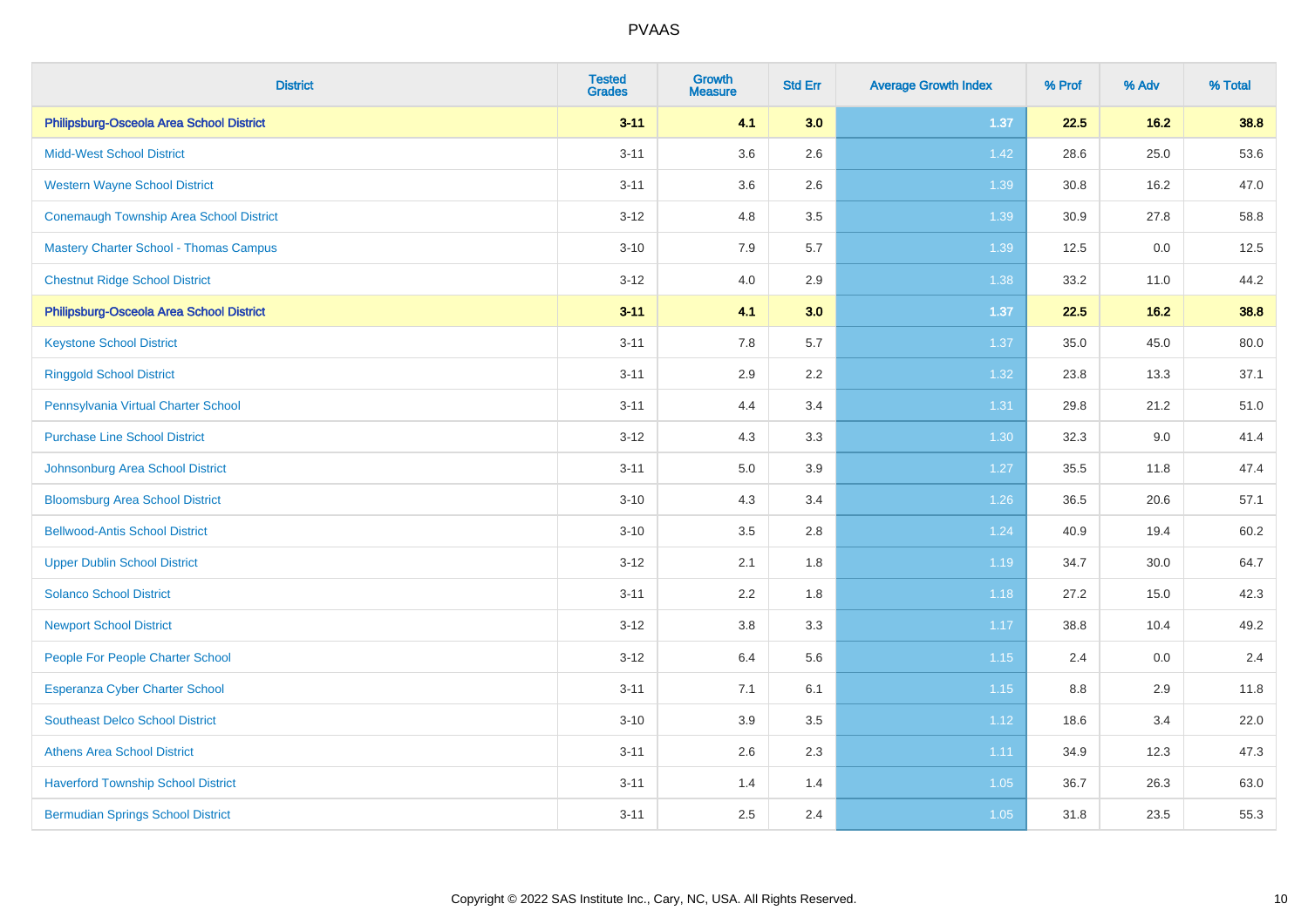| <b>District</b>                                 | <b>Tested</b><br><b>Grades</b> | <b>Growth</b><br><b>Measure</b> | <b>Std Err</b> | <b>Average Growth Index</b> | % Prof | % Adv | % Total |
|-------------------------------------------------|--------------------------------|---------------------------------|----------------|-----------------------------|--------|-------|---------|
| Philipsburg-Osceola Area School District        | $3 - 11$                       | 4.1                             | 3.0            | 1.37                        | 22.5   | 16.2  | 38.8    |
| <b>Sharpsville Area School District</b>         | $3 - 11$                       | 3.8                             | 3.7            | 1.04                        | 41.1   | 23.2  | 64.3    |
| <b>Brownsville Area School District</b>         | $3 - 12$                       | 3.9                             | 3.8            | 1.04                        | 22.0   | 8.5   | 30.5    |
| Esperanza Academy Charter School                | $4 - 11$                       | 2.1                             | 2.1            | 1.01                        | 14.2   | 3.6   | 17.8    |
| <b>Galeton Area School District</b>             | $3 - 11$                       | 5.4                             | 5.4            | 1.01                        | 33.3   | 22.2  | 55.6    |
| <b>West Jefferson Hills School District</b>     | $3 - 11$                       | 1.9                             | 1.9            | 0.99                        | 34.8   | 27.3  | 62.1    |
| <b>Centennial School District</b>               | $3 - 10$                       | 1.5                             | 1.5            | 0.98                        | 23.6   | 12.4  | 36.0    |
| <b>Eastern Lancaster County School District</b> | $3 - 12$                       | 2.9                             | 3.2            | 0.91                        | 35.2   | 36.4  | 71.6    |
| <b>Pottstown School District</b>                | $3 - 12$                       | 2.0                             | 2.2            | 0.88                        | 19.4   | 6.2   | 25.6    |
| Hope For Hyndman Charter School                 | $3 - 11$                       | 5.1                             | 5.8            | 0.88                        | 14.3   | 7.1   | 21.4    |
| <b>Clarion Area School District</b>             | $3 - 11$                       | 3.2                             | 3.7            | 0.88                        | 31.7   | 13.3  | 45.0    |
| Aspira Bilingual Cyber Charter School           | $3 - 11$                       | 5.1                             | 5.8            | 0.87                        | 4.8    | 0.0   | 4.8     |
| <b>Blackhawk School District</b>                | $3 - 11$                       | 2.0                             | 2.3            | 0.87                        | 34.6   | 20.7  | 55.3    |
| <b>Moon Area School District</b>                | $3 - 11$                       | 1.5                             | 1.8            | 0.86                        | 34.5   | 25.5  | 60.0    |
| <b>North Clarion County School District</b>     | $3 - 12$                       | 3.4                             | 4.1            | 0.83                        | 45.0   | 18.8  | 63.8    |
| <b>Penn-Delco School District</b>               | $3 - 11$                       | 1.3                             | 1.8            | 0.75                        | 26.5   | 12.6  | 39.1    |
| <b>School Lane Charter School</b>               | $3 - 11$                       | 2.6                             | 3.6            | 0.72                        | 23.1   | 18.7  | 41.8    |
| <b>Lewisburg Area School District</b>           | $3 - 11$                       | 1.7                             | 2.4            | 0.72                        | 35.9   | 35.9  | 71.8    |
| <b>Forest Hills School District</b>             | $3 - 11$                       | 1.8                             | 2.5            | 0.71                        | 28.8   | 10.3  | 39.1    |
| <b>Tunkhannock Area School District</b>         | $3 - 11$                       | 1.4                             | 2.0            | 0.71                        | 29.8   | 18.1  | 47.9    |
| <b>Mercer Area School District</b>              | $3 - 11$                       | $2.2\,$                         | 3.1            | 0.70                        | 24.4   | 11.8  | 36.2    |
| <b>Springfield School District</b>              | $3 - 11$                       | 1.2                             | 1.7            | 0.69                        | 31.8   | 25.2  | 56.9    |
| <b>Williams Valley School District</b>          | $3 - 11$                       | 2.6                             | 3.7            | 0.69                        | 17.0   | 5.1   | 22.0    |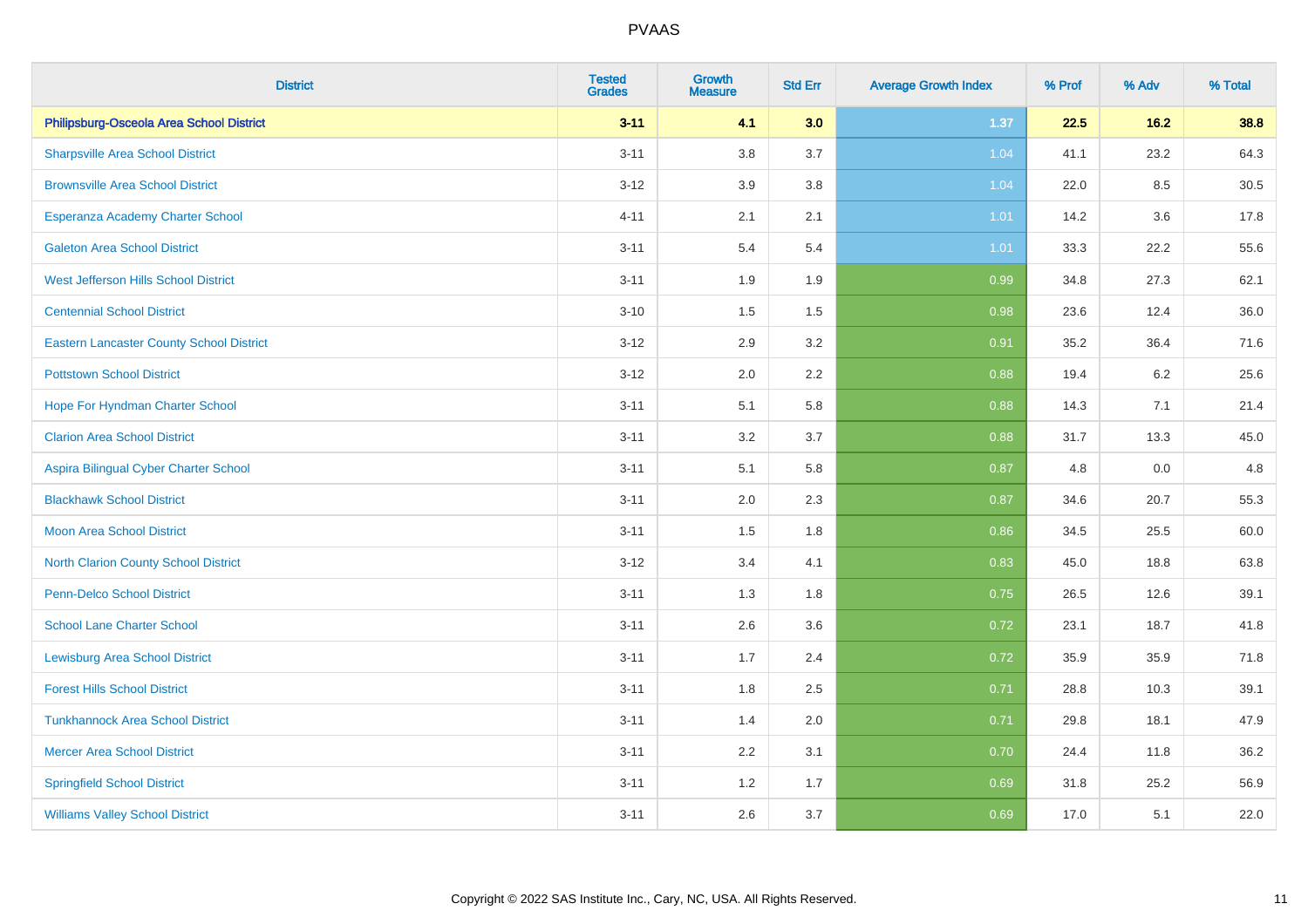| <b>District</b>                                    | <b>Tested</b><br><b>Grades</b> | <b>Growth</b><br><b>Measure</b> | <b>Std Err</b> | <b>Average Growth Index</b> | % Prof | % Adv | % Total |
|----------------------------------------------------|--------------------------------|---------------------------------|----------------|-----------------------------|--------|-------|---------|
| Philipsburg-Osceola Area School District           | $3 - 11$                       | 4.1                             | 3.0            | 1.37                        | 22.5   | 16.2  | 38.8    |
| <b>Union School District</b>                       | $3 - 12$                       | 2.5                             | 3.7            | 0.69                        | 17.9   | 10.4  | 28.4    |
| <b>Mastery Charter School - Pickett Campus</b>     | $6 - 10$                       | 2.7                             | 4.2            | 0.65                        | 20.6   | 0.0   | 20.6    |
| <b>Belmont Charter School</b>                      | $3 - 10$                       | 2.2                             | 3.4            | 0.64                        | 5.3    | 1.8   | 7.0     |
| <b>Bensalem Township School District</b>           | $3 - 11$                       | 1.0                             | 1.6            | 0.63                        | 24.3   | 10.7  | 34.9    |
| <b>Bethlehem-Center School District</b>            | $3 - 10$                       | 2.1                             | 3.5            | 0.59                        | 32.3   | 4.6   | 36.9    |
| <b>Sullivan County School District</b>             | $3 - 10$                       | 2.5                             | 4.3            | 0.58                        | 43.6   | 7.7   | 51.3    |
| <b>Abington School District</b>                    | $3 - 10$                       | 0.9                             | 1.6            | 0.57                        | 29.7   | 28.7  | 58.4    |
| <b>Oley Valley School District</b>                 | $3 - 11$                       | 1.4                             | 2.4            | 0.56                        | 37.4   | 23.9  | 61.4    |
| <b>Upper Moreland Township School District</b>     | $3 - 11$                       | 1.1                             | 2.0            | 0.56                        | 24.8   | 26.6  | 51.3    |
| <b>Seneca Valley School District</b>               | $3 - 11$                       | 0.8                             | 1.4            | 0.54                        | 40.6   | 25.2  | 65.8    |
| Shenango Area School District                      | $3 - 11$                       | 1.7                             | 3.2            | 0.52                        | 41.4   | 13.8  | 55.3    |
| Juniata Valley School District                     | $3 - 11$                       | 1.6                             | 3.2            | 0.51                        | 23.1   | 9.4   | 32.5    |
| Daniel Boone Area School District                  | $3 - 12$                       | 0.9                             | 1.9            | 0.46                        | 28.9   | 22.0  | 51.0    |
| <b>Annville-Cleona School District</b>             | $3 - 12$                       | 1.1                             | 2.4            | 0.45                        | 34.8   | 13.6  | 48.5    |
| <b>MaST Community Charter School II</b>            | $3 - 10$                       | 1.4                             | 3.0            | 0.45                        | 16.1   | 4.6   | 20.7    |
| Philadelphia Electrical & Tech Charter High School | $10 - 10$                      | 1.2                             | 2.6            | 0.45                        | 0.9    | 0.0   | 0.9     |
| <b>Brentwood Borough School District</b>           | $3 - 11$                       | 1.3                             | 3.0            | 0.44                        | 20.2   | 16.0  | 36.2    |
| <b>Austin Area School District</b>                 | $3 - 11$                       | 2.6                             | 6.0            | 0.43                        | 25.0   | 18.8  | 43.8    |
| <b>Reach Cyber Charter School</b>                  | $3 - 11$                       | 1.4                             | 3.6            | 0.40                        | 32.9   | 15.2  | 48.1    |
| Pennsylvania Cyber Charter School                  | $3 - 11$                       | 0.6                             | 1.5            | 0.37                        | 20.8   | 8.1   | 28.9    |
| <b>Upper Adams School District</b>                 | $3 - 11$                       | 0.9                             | 2.5            | 0.37                        | 33.0   | 17.0  | 50.0    |
| <b>Wattsburg Area School District</b>              | $3 - 11$                       | 1.0                             | 2.7            | 0.36                        | 20.4   | 12.4  | 32.7    |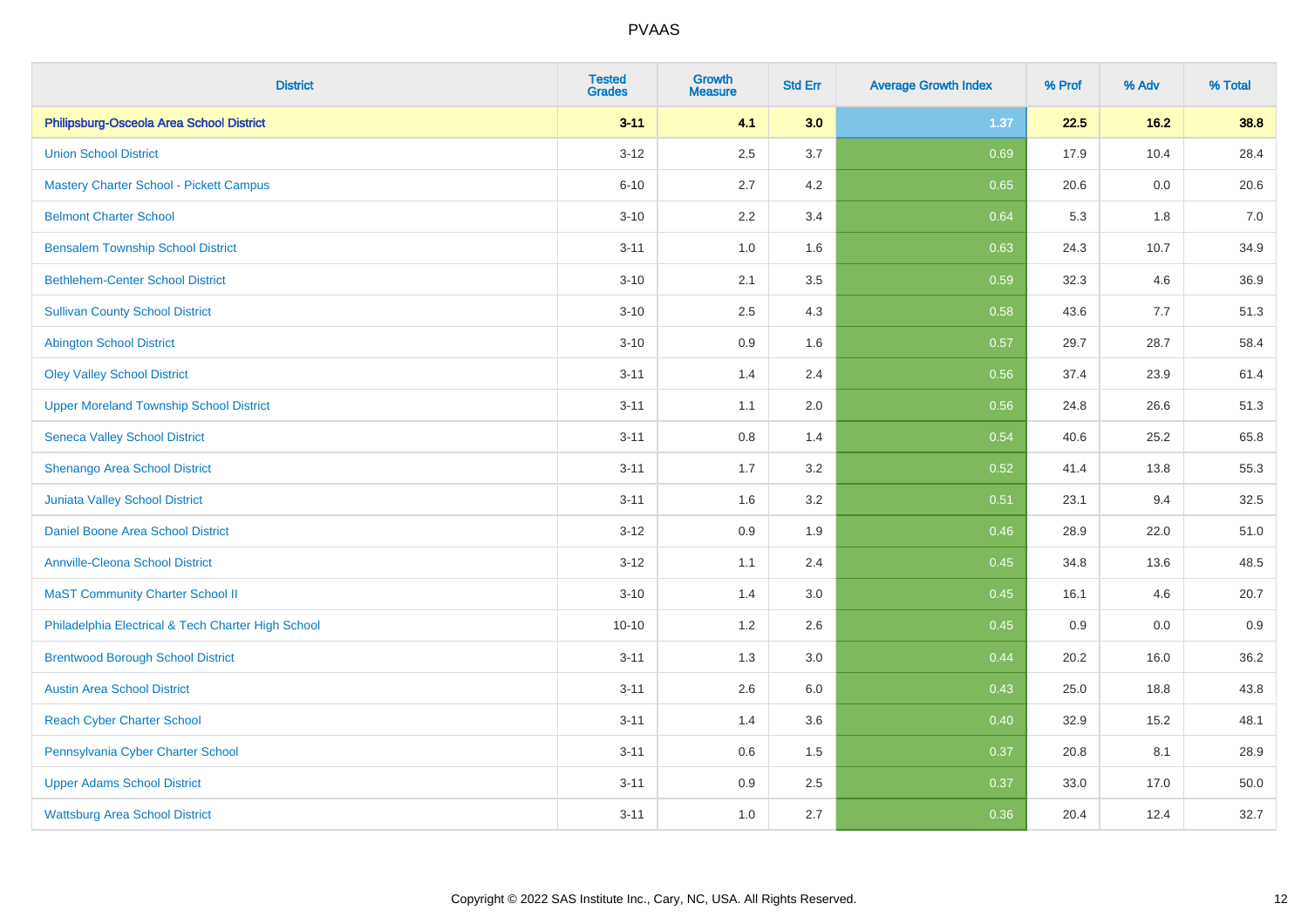| <b>District</b>                                  | <b>Tested</b><br><b>Grades</b> | Growth<br><b>Measure</b> | <b>Std Err</b> | <b>Average Growth Index</b> | % Prof | % Adv   | % Total  |
|--------------------------------------------------|--------------------------------|--------------------------|----------------|-----------------------------|--------|---------|----------|
| Philipsburg-Osceola Area School District         | $3 - 11$                       | 4.1                      | 3.0            | 1.37                        | 22.5   | 16.2    | 38.8     |
| <b>North Star School District</b>                | $3 - 11$                       | 1.1                      | 3.3            | 0.34                        | 26.2   | 20.0    | 46.2     |
| <b>Avella Area School District</b>               | $3 - 12$                       | 1.6                      | 4.7            | 0.34                        | 34.8   | 7.2     | 42.0     |
| <b>Wilson School District</b>                    | $3 - 12$                       | 0.5                      | 1.5            | 0.32                        | 30.4   | 25.5    | 55.9     |
| <b>Hopewell Area School District</b>             | $3 - 11$                       | 0.8                      | 2.6            | 0.31                        | 34.5   | 12.4    | 46.9     |
| South Williamsport Area School District          | $3 - 10$                       | 0.9                      | 3.1            | 0.31                        | 38.4   | 11.6    | $50.0\,$ |
| <b>New Foundations Charter School</b>            | $3 - 11$                       | 0.6                      | 2.2            | 0.29                        | 22.4   | 4.0     | 26.4     |
| <b>Jersey Shore Area School District</b>         | $3 - 11$                       | 0.7                      | 2.5            | 0.27                        | 39.3   | 13.6    | 52.9     |
| <b>Tech Freire Charter School</b>                | $9 - 11$                       | 0.7                      | 2.5            | 0.27                        | 3.6    | 0.0     | 3.6      |
| <b>Marion Center Area School District</b>        | $3 - 10$                       | 0.8                      | 2.9            | 0.27                        | 23.3   | 11.1    | 34.4     |
| Shippensburg Area School District                | $3 - 11$                       | 0.5                      | 1.8            | 0.26                        | 23.5   | 22.8    | 46.3     |
| <b>Hamburg Area School District</b>              | $3 - 11$                       | 0.6                      | 2.4            | 0.25                        | 28.0   | 15.5    | 43.6     |
| <b>Ridley School District</b>                    | $3 - 12$                       | 0.3                      | 1.6            | 0.21                        | 32.0   | 10.7    | 42.6     |
| <b>Tulpehocken Area School District</b>          | $3 - 12$                       | 1.0                      | 4.9            | 0.20                        | 11.5   | 23.1    | 34.6     |
| <b>Tidioute Community Charter School</b>         | $3 - 11$                       | $0.8\,$                  | 4.4            | 0.19                        | 18.1   | $6.9\,$ | 25.0     |
| <b>Garnet Valley School District</b>             | $3 - 10$                       | 0.2                      | 1.7            | 0.13                        | 34.9   | 26.4    | 61.3     |
| <b>Central Columbia School District</b>          | $3 - 12$                       | 0.3                      | 2.3            | 0.12                        | 25.4   | 37.6    | 63.0     |
| Altoona Area School District                     | $3 - 12$                       | 0.1                      | 1.5            | 0.07                        | 29.0   | 13.8    | 42.8     |
| Community Academy Of Philadelphia Charter School | $3 - 11$                       | 0.1                      | 2.6            | 0.06                        | 9.7    | 2.6     | 12.4     |
| Penn Hills School District                       | $3 - 11$                       | 0.0                      | 2.4            | 0.02                        | 18.4   | 7.1     | 25.6     |
| Southern Tioga School District                   | $3 - 11$                       | $-0.1$                   | 2.8            | $-0.03$                     | 26.3   | 10.3    | 36.6     |
| <b>Warren County School District</b>             | $3 - 11$                       | $-0.1$                   | 1.6            | $-0.06$                     | 26.7   | 9.7     | 36.4     |
| <b>Northern Cambria School District</b>          | $3 - 11$                       | $-0.3$                   | 3.4            | $-0.09$                     | 26.5   | 1.2     | 27.7     |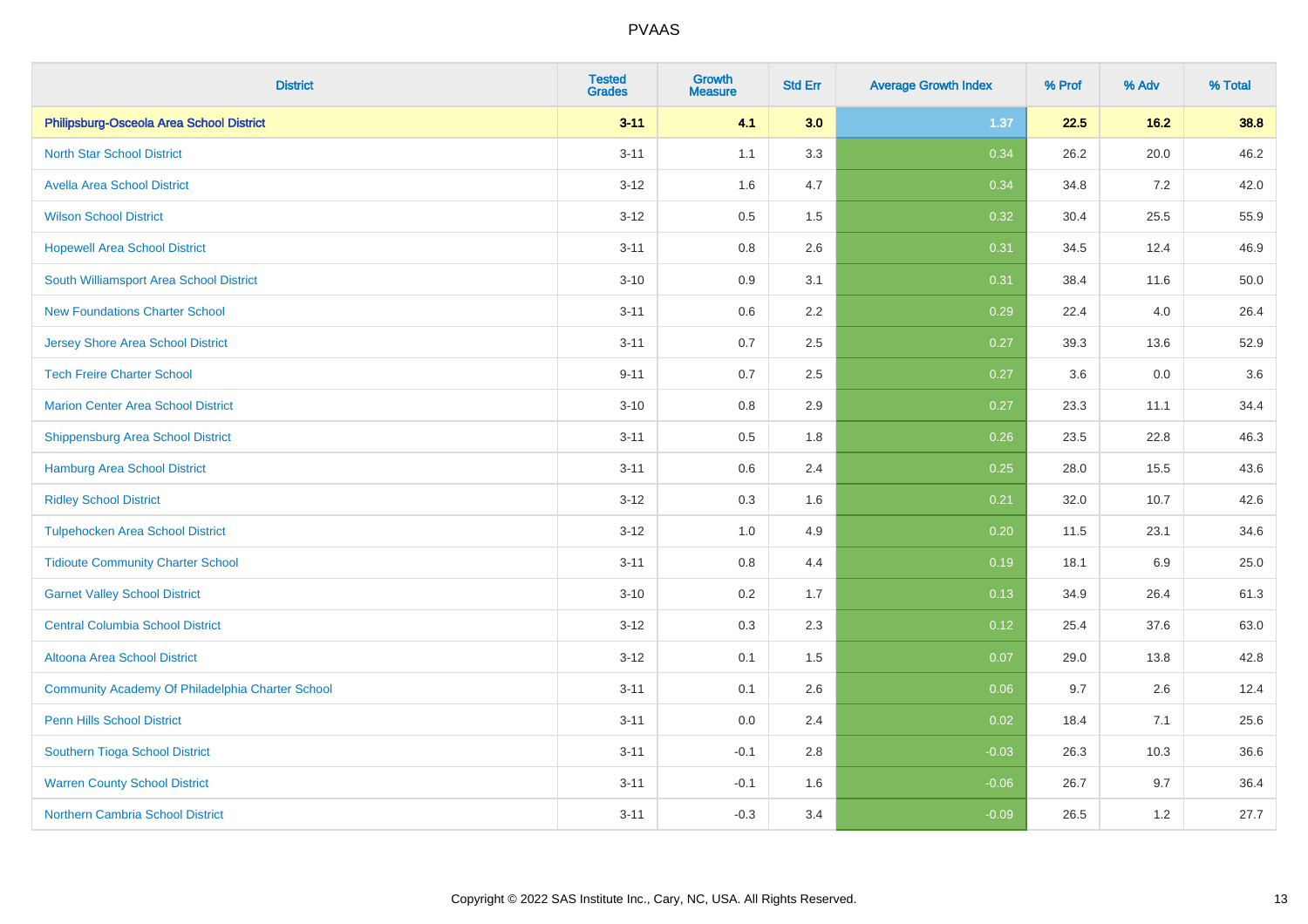| <b>District</b>                            | <b>Tested</b><br><b>Grades</b> | Growth<br><b>Measure</b> | <b>Std Err</b> | <b>Average Growth Index</b> | % Prof | % Adv | % Total  |
|--------------------------------------------|--------------------------------|--------------------------|----------------|-----------------------------|--------|-------|----------|
| Philipsburg-Osceola Area School District   | $3 - 11$                       | 4.1                      | 3.0            | 1.37                        | 22.5   | 16.2  | 38.8     |
| <b>Freeport Area School District</b>       | $3 - 10$                       | $-0.2$                   | 2.1            | $-0.10$                     | 37.4   | 29.8  | 67.2     |
| Lehigh Career & Technical Institute        | $10 - 12$                      | $-0.7$                   | 6.3            | $-0.11$                     | 36.4   | 4.6   | 40.9     |
| <b>Brockway Area School District</b>       | $3 - 11$                       | $-0.4$                   | 3.5            | $-0.11$                     | 41.2   | 13.8  | 55.0     |
| <b>Harrisburg City School District</b>     | $3 - 11$                       | $-0.2$                   | 2.0            | $-0.11$                     | 6.0    | 2.0   | 8.0      |
| <b>Wilson Area School District</b>         | $3 - 11$                       | $-0.3$                   | 2.4            | $-0.12$                     | 35.4   | 14.6  | 50.0     |
| <b>Fairfield Area School District</b>      | $3 - 11$                       | $-0.5$                   | 3.6            | $-0.13$                     | 43.9   | 6.1   | 50.0     |
| <b>Otto-Eldred School District</b>         | $3 - 11$                       | $-0.5$                   | 3.5            | $-0.13$                     | 35.8   | 10.5  | 46.3     |
| <b>Greencastle-Antrim School District</b>  | $3 - 11$                       | $-0.3$                   | 2.0            | $-0.14$                     | 30.9   | 22.2  | 53.1     |
| <b>Portage Area School District</b>        | $3 - 10$                       | $-0.5$                   | 3.3            | $-0.14$                     | 27.0   | 20.6  | 47.6     |
| <b>Central Greene School District</b>      | $3 - 11$                       | $-0.4$                   | 2.5            | $-0.15$                     | 27.8   | 14.8  | 42.6     |
| South Side Area School District            | $3 - 11$                       | $-0.6$                   | 3.1            | $-0.19$                     | 24.0   | 28.0  | 52.0     |
| Jeannette City School District             | $3 - 11$                       | $-0.7$                   | 3.4            | $-0.20$                     | 26.8   | 4.1   | $30.9\,$ |
| <b>Fort Cherry School District</b>         | $3 - 10$                       | $-0.7$                   | 3.1            | $-0.21$                     | 30.6   | 14.1  | 44.7     |
| <b>Claysburg-Kimmel School District</b>    | $3 - 11$                       | $-1.2$                   | 5.2            | $-0.22$                     | 5.0    | 0.0   | $5.0$    |
| <b>Blacklick Valley School District</b>    | $3 - 11$                       | $-0.9$                   | 3.9            | $-0.23$                     | 7.7    | 7.7   | 15.4     |
| <b>Evergreen Community Charter School</b>  | $6 - 11$                       | $-1.1$                   | 4.7            | $-0.23$                     | 34.6   | 26.9  | 61.5     |
| <b>Ferndale Area School District</b>       | $3 - 10$                       | $-1.1$                   | 4.1            | $-0.27$                     | 21.0   | 7.9   | 29.0     |
| Northern Lebanon School District           | $3 - 11$                       | $-0.7$                   | 2.3            | $-0.29$                     | 18.8   | 6.8   | 25.6     |
| <b>Cranberry Area School District</b>      | $3 - 12$                       | $-0.9$                   | 3.1            | $-0.29$                     | 25.5   | 9.7   | 35.2     |
| Mastery Charter High School-Lenfest Campus | $7 - 11$                       | $-1.8$                   | 5.8            | $-0.30$                     | 26.3   | 0.0   | 26.3     |
| South Allegheny School District            | $3 - 11$                       | $-0.9$                   | 3.1            | $-0.30$                     | 23.8   | 2.5   | 26.2     |
| <b>Columbia Borough School District</b>    | $3 - 12$                       | $-1.1$                   | 3.6            | $-0.31$                     | 17.2   | 1.7   | 19.0     |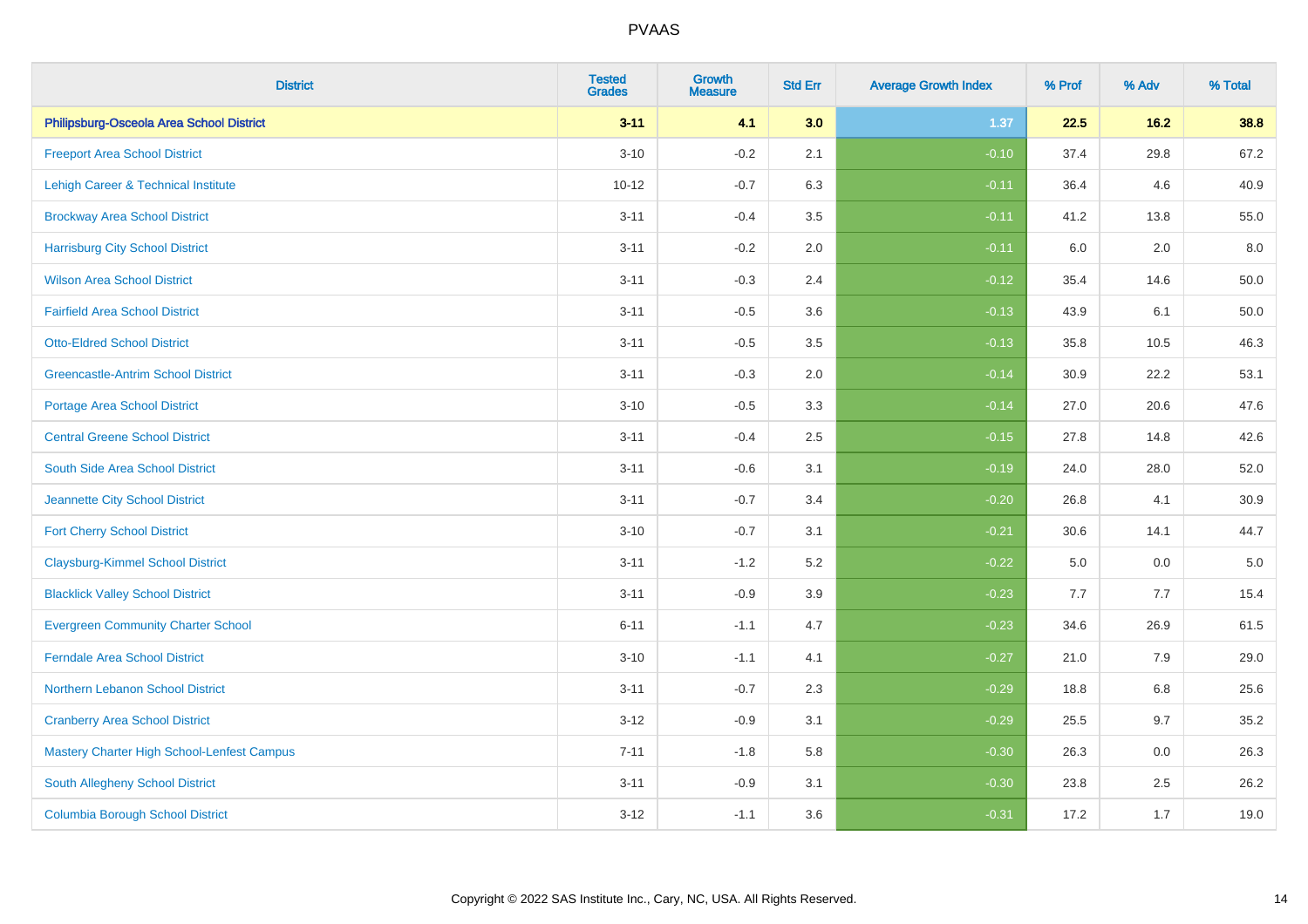| <b>District</b>                                         | <b>Tested</b><br><b>Grades</b> | Growth<br><b>Measure</b> | <b>Std Err</b> | <b>Average Growth Index</b> | % Prof | % Adv | % Total |
|---------------------------------------------------------|--------------------------------|--------------------------|----------------|-----------------------------|--------|-------|---------|
| Philipsburg-Osceola Area School District                | $3 - 11$                       | 4.1                      | 3.0            | 1.37                        | 22.5   | 16.2  | 38.8    |
| <b>Clairton City School District</b>                    | $3 - 11$                       | $-1.6$                   | 5.0            | $-0.32$                     | 3.8    | 0.5   | 4.4     |
| <b>Forest City Regional School District</b>             | $3 - 12$                       | $-1.2$                   | 3.6            | $-0.33$                     | 26.5   | 8.2   | 34.7    |
| <b>Palmerton Area School District</b>                   | $3 - 11$                       | $-0.9$                   | 2.7            | $-0.34$                     | 34.3   | 14.3  | 48.6    |
| <b>MaST Community Charter School</b>                    | $3 - 10$                       | $-0.9$                   | 2.5            | $-0.34$                     | 25.0   | 21.6  | 46.6    |
| <b>Clearfield Area School District</b>                  | $3 - 10$                       | $-1.3$                   | 3.7            | $-0.34$                     | 43.9   | 24.6  | 68.4    |
| <b>Everett Area School District</b>                     | $3 - 11$                       | $-1.1$                   | 3.1            | $-0.34$                     | 34.2   | 13.2  | 47.4    |
| <b>Pine Grove Area School District</b>                  | $3 - 11$                       | $-1.1$                   | 3.0            | $-0.36$                     | 29.5   | 14.3  | 43.8    |
| <b>Westmont Hilltop School District</b>                 | $3 - 11$                       | $-1.0$                   | 2.8            | $-0.36$                     | 33.3   | 14.7  | 48.0    |
| <b>Forest Area School District</b>                      | $3 - 11$                       | $-1.8$                   | 4.7            | $-0.37$                     | 18.9   | 15.1  | 34.0    |
| <b>Farrell Area School District</b>                     | $3 - 11$                       | $-1.9$                   | 4.2            | $-0.44$                     | 9.3    | 11.6  | 20.9    |
| <b>Burrell School District</b>                          | $3 - 11$                       | $-1.5$                   | 3.3            | $-0.44$                     | 27.8   | 17.7  | 45.6    |
| <b>Chichester School District</b>                       | $3 - 11$                       | $-1.8$                   | 4.2            | $-0.44$                     | 40.0   | 14.0  | 54.0    |
| <b>Schuylkill Valley School District</b>                | $3 - 11$                       | $-1.0$                   | 2.2            | $-0.47$                     | 29.8   | 20.2  | 50.0    |
| <b>Allegheny Valley School District</b>                 | $3 - 11$                       | $-1.9$                   | 3.9            | $-0.48$                     | 31.8   | 11.4  | 43.2    |
| <b>York Academy Regional Charter School</b>             | $3 - 11$                       | $-2.3$                   | 4.4            | $-0.52$                     | 23.5   | 2.0   | 25.5    |
| <b>Lakeview School District</b>                         | $3 - 11$                       | $-1.9$                   | 3.5            | $-0.53$                     | 41.5   | 12.3  | 53.8    |
| <b>Southeastern Greene School District</b>              | $3 - 10$                       | $-2.3$                   | 4.4            | $-0.53$                     | 29.0   | 9.7   | 38.7    |
| <b>Susq-Cyber Charter School</b>                        | $9 - 11$                       | $-3.2$                   | 5.8            | $-0.54$                     | 23.8   | 4.8   | 28.6    |
| Center For Student Learning Charter School At Pennsbury | $6 - 12$                       | $-3.3$                   | 6.0            | $-0.55$                     | 23.1   | 0.0   | 23.1    |
| <b>Penns Manor Area School District</b>                 | $3 - 12$                       | $-1.9$                   | 3.5            | $-0.55$                     | 24.2   | 3.8   | 28.0    |
| <b>Highlands School District</b>                        | $3 - 11$                       | $-1.3$                   | 2.3            | $-0.55$                     | 32.6   | 10.5  | 43.0    |
| South Eastern School District                           | $3 - 11$                       | $-1.0$                   | 1.8            | $-0.55$                     | 36.4   | 17.1  | 53.5    |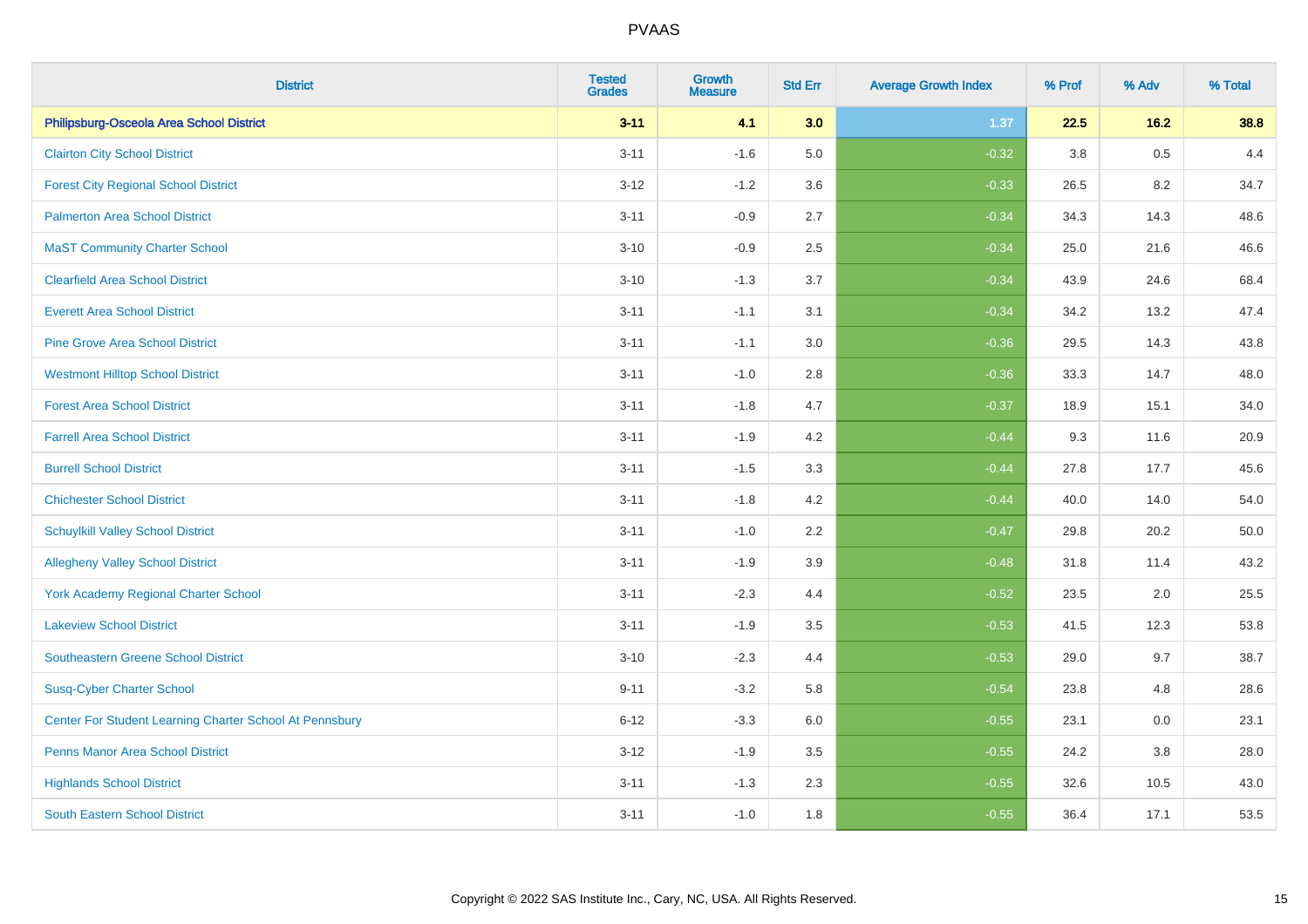| <b>District</b>                             | <b>Tested</b><br><b>Grades</b> | Growth<br><b>Measure</b> | <b>Std Err</b> | <b>Average Growth Index</b> | % Prof | % Adv | % Total |
|---------------------------------------------|--------------------------------|--------------------------|----------------|-----------------------------|--------|-------|---------|
| Philipsburg-Osceola Area School District    | $3 - 11$                       | 4.1                      | 3.0            | 1.37                        | 22.5   | 16.2  | 38.8    |
| <b>Exeter Township School District</b>      | $3 - 11$                       | $-1.0$                   | 1.7            | $-0.58$                     | 27.2   | 15.6  | 42.8    |
| <b>Bangor Area School District</b>          | $3 - 12$                       | $-1.2$                   | 2.0            | $-0.60$                     | 25.8   | 12.7  | 38.5    |
| <b>Carlynton School District</b>            | $3 - 11$                       | $-2.0$                   | 3.2            | $-0.62$                     | 27.9   | 5.2   | 33.1    |
| <b>Lebanon School District</b>              | $3 - 11$                       | $-1.2$                   | 1.9            | $-0.63$                     | 15.2   | 6.4   | 21.6    |
| Propel Charter School - Braddock Hills      | $3 - 11$                       | $-2.1$                   | 3.3            | $-0.63$                     | 4.8    | 3.2   | 8.1     |
| <b>New Brighton Area School District</b>    | $3 - 11$                       | $-2.1$                   | 3.2            | $-0.65$                     | 31.5   | 11.1  | 42.6    |
| <b>Monessen City School District</b>        | $3 - 10$                       | $-3.9$                   | 5.6            | $-0.69$                     | 21.0   | 10.5  | 31.6    |
| <b>Tri-Valley School District</b>           | $3 - 10$                       | $-2.7$                   | 3.9            | $-0.69$                     | 31.0   | 9.5   | 40.5    |
| Northern Bedford County School District     | $3 - 11$                       | $-2.3$                   | 3.3            | $-0.69$                     | 26.2   | 16.9  | 43.1    |
| <b>Norwin School District</b>               | $3 - 11$                       | $-1.1$                   | 1.6            | $-0.70$                     | 37.7   | 27.6  | 65.2    |
| <b>Albert Gallatin Area School District</b> | $3 - 11$                       | $-1.7$                   | 2.3            | $-0.72$                     | 31.9   | 20.7  | 52.7    |
| <b>Valley Grove School District</b>         | $3 - 10$                       | $-4.0$                   | 5.5            | $-0.72$                     | 68.4   | 15.8  | 84.2    |
| Urban Pathways 6-12 Charter School          | $6 - 11$                       | $-4.1$                   | 5.7            | $-0.72$                     | 0.0    | 0.0   | $0.0\,$ |
| <b>Roberto Clemente Charter School</b>      | $3 - 12$                       | $-3.3$                   | 4.1            | $-0.79$                     | 22.7   | 4.6   | 27.3    |
| <b>Bradford Area School District</b>        | $3 - 12$                       | $-1.8$                   | 2.3            | $-0.79$                     | 31.2   | 16.7  | 47.9    |
| Mastery Charter School - Shoemaker Campus   | $7 - 10$                       | $-2.3$                   | 2.8            | $-0.81$                     | 10.1   | 3.7   | 13.8    |
| <b>Northgate School District</b>            | $3 - 11$                       | $-3.0$                   | 3.4            | $-0.85$                     | 35.6   | 6.8   | 42.4    |
| <b>Minersville Area School District</b>     | $3 - 11$                       | $-2.9$                   | 3.4            | $-0.86$                     | 27.4   | 9.7   | 37.1    |
| <b>Reynolds School District</b>             | $3 - 10$                       | $-3.0$                   | 3.5            | $-0.87$                     | 27.3   | 9.1   | 36.4    |
| <b>Carbondale Area School District</b>      | $3 - 10$                       | $-2.8$                   | 3.2            | $-0.87$                     | 27.5   | 2.9   | 30.4    |
| <b>Mount Union Area School District</b>     | $3 - 10$                       | $-2.5$                   | 2.8            | $-0.89$                     | 19.8   | 5.8   | 25.6    |
| <b>Uniontown Area School District</b>       | $3 - 11$                       | $-2.8$                   | 3.1            | $-0.91$                     | 31.7   | 7.3   | 39.0    |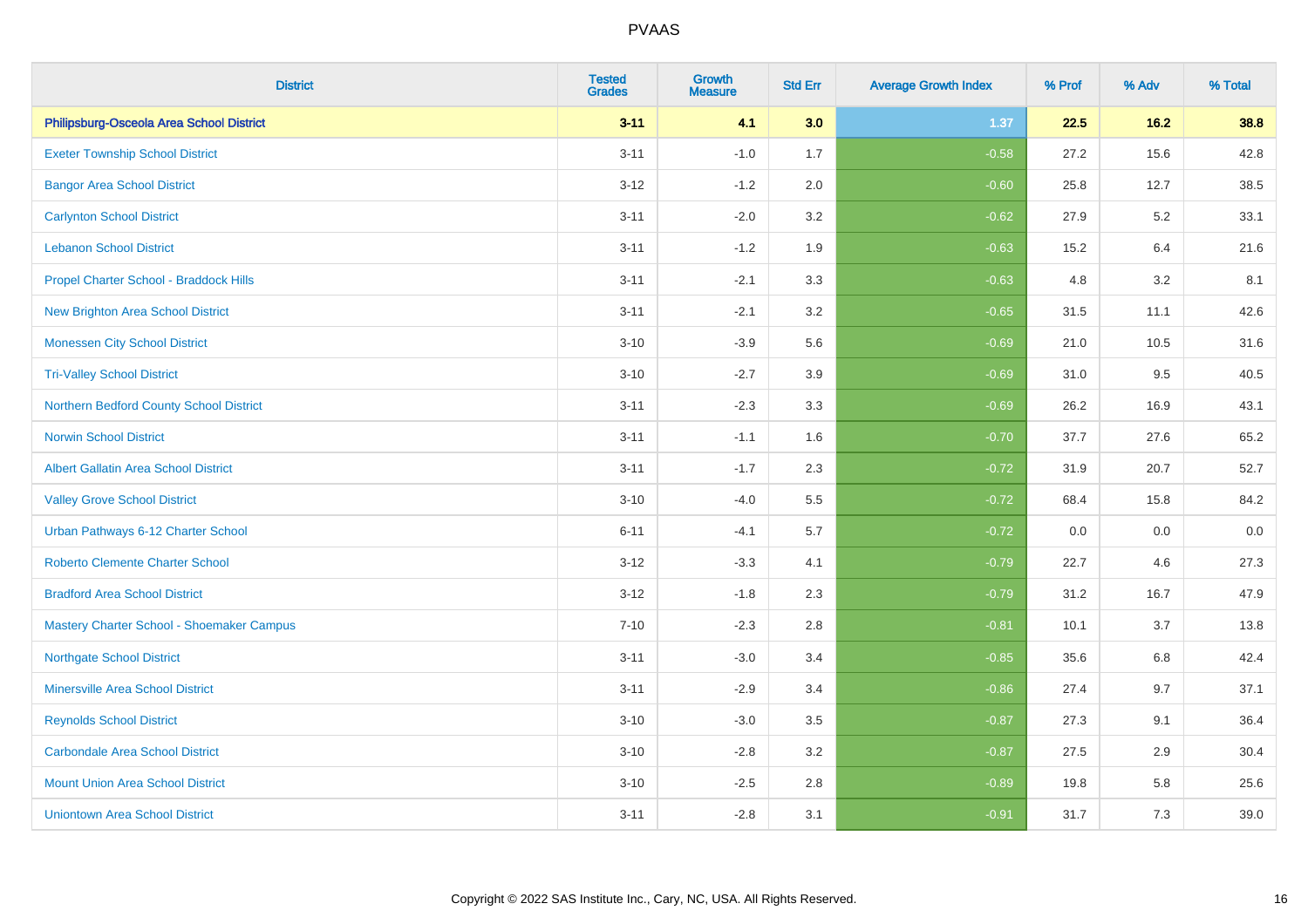| <b>District</b>                                 | <b>Tested</b><br><b>Grades</b> | <b>Growth</b><br><b>Measure</b> | <b>Std Err</b> | <b>Average Growth Index</b> | % Prof | % Adv   | % Total |
|-------------------------------------------------|--------------------------------|---------------------------------|----------------|-----------------------------|--------|---------|---------|
| Philipsburg-Osceola Area School District        | $3 - 11$                       | 4.1                             | 3.0            | 1.37                        | 22.5   | $16.2$  | 38.8    |
| <b>Conneaut School District</b>                 | $3 - 12$                       | $-2.3$                          | 2.6            | $-0.91$                     | 27.4   | 9.7     | 37.1    |
| <b>Wyomissing Area School District</b>          | $3 - 12$                       | $-2.4$                          | 2.6            | $-0.92$                     | 25.6   | 28.1    | 53.7    |
| <b>Propel Charter School-Montour</b>            | $3 - 10$                       | $-3.4$                          | 3.6            | $-0.93$                     | 7.7    | 0.0     | 7.7     |
| <b>KIPP Dubois Charter School</b>               | $9 - 10$                       | $-3.0$                          | 3.1            | $-0.95$                     | 10.0   | 0.0     | 10.0    |
| <b>Northwest Area School District</b>           | $3 - 10$                       | $-3.2$                          | 3.3            | $-0.97$                     | 30.4   | 13.0    | 43.5    |
| <b>Sugar Valley Rural Charter School</b>        | $3 - 11$                       | $-3.6$                          | 3.7            | $-0.98$                     | 10.3   | 0.0     | 10.3    |
| <b>Shamokin Area School District</b>            | $3 - 11$                       | $-2.6$                          | 2.5            | $-1.06$                     | 19.6   | 9.8     | 29.3    |
| <b>Mahanoy Area School District</b>             | $3 - 10$                       | $-3.4$                          | 3.1            | $-1.07$                     | 21.4   | 8.6     | 30.0    |
| <b>Moshannon Valley School District</b>         | $3 - 10$                       | $-5.1$                          | 4.6            | $-1.12$                     | 25.0   | 12.5    | 37.5    |
| <b>Cameron County School District</b>           | $3 - 12$                       | $-5.0$                          | 4.4            | $-1.12$                     | 34.9   | 4.8     | 39.7    |
| <b>Harmony Area School District</b>             | $3 - 10$                       | $-5.7$                          | 5.0            | $-1.13$                     | 33.3   | 0.0     | 33.3    |
| Northwestern Lehigh School District             | $3 - 11$                       | $-2.4$                          | 2.1            | $-1.14$                     | 41.7   | 17.9    | 59.5    |
| <b>Beaver Area School District</b>              | $3 - 10$                       | $-3.0$                          | 2.5            | $-1.16$                     | 25.8   | 27.8    | 53.6    |
| <b>Shaler Area School District</b>              | $3 - 11$                       | $-2.1$                          | 1.8            | $-1.18$                     | 32.0   | 13.0    | 45.0    |
| <b>Susquehanna Community School District</b>    | $3 - 11$                       | $-4.5$                          | 3.8            | $-1.19$                     | 31.9   | $8.8\,$ | 40.7    |
| <b>Cornell School District</b>                  | $3 - 11$                       | $-5.5$                          | 4.6            | $-1.20$                     | 11.3   | 3.2     | 14.5    |
| <b>Millville Area School District</b>           | $3 - 12$                       | $-5.6$                          | 4.4            | $-1.26$                     | 31.4   | 11.4    | 42.9    |
| <b>Springfield Township School District</b>     | $3 - 11$                       | $-3.9$                          | 3.1            | $-1.27$                     | 37.2   | 30.8    | 68.1    |
| <b>Propel Charter School-Homestead</b>          | $3 - 11$                       | $-5.0$                          | 3.9            | $-1.27$                     | 7.3    | 0.0     | 7.3     |
| <b>Keystone Education Center Charter School</b> | $3 - 12$                       | $-6.5$                          | 5.1            | $-1.28$                     | 0.0    | 0.0     | 0.0     |
| <b>Bucks County Technical High School</b>       | $9 - 10$                       | $-2.9$                          | 2.2            | $-1.29$                     | 27.7   | 10.4    | 38.2    |
| <b>Shenandoah Valley School District</b>        | $3 - 11$                       | $-4.5$                          | 3.5            | $-1.29$                     | 14.3   | 0.0     | 14.3    |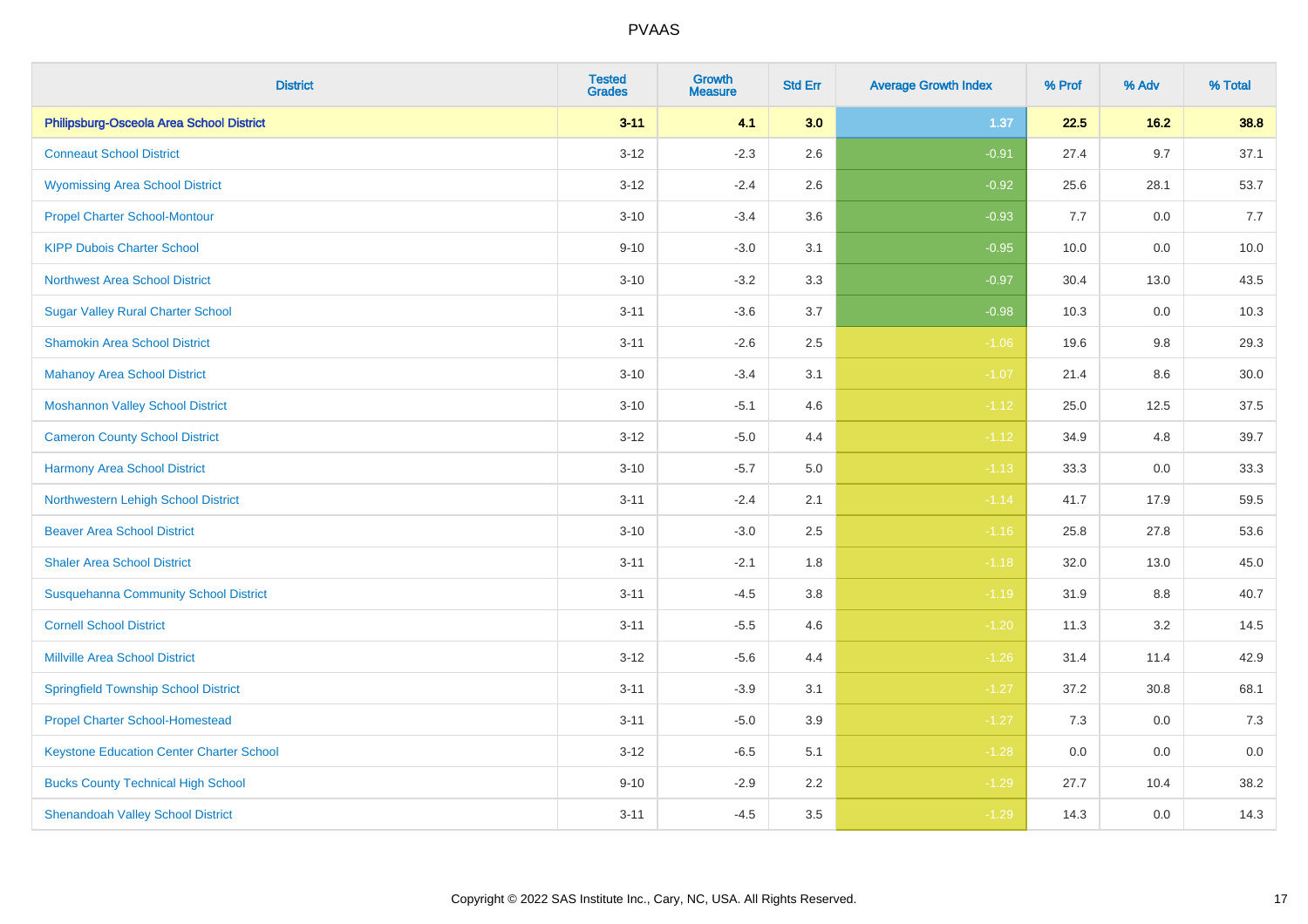| <b>District</b>                               | <b>Tested</b><br><b>Grades</b> | Growth<br><b>Measure</b> | <b>Std Err</b> | <b>Average Growth Index</b> | % Prof | % Adv   | % Total |
|-----------------------------------------------|--------------------------------|--------------------------|----------------|-----------------------------|--------|---------|---------|
| Philipsburg-Osceola Area School District      | $3 - 11$                       | 4.1                      | 3.0            | 1.37                        | 22.5   | 16.2    | 38.8    |
| <b>Southern Fulton School District</b>        | $3 - 11$                       | $-5.1$                   | 4.0            | $-1.29$                     | 21.7   | 13.0    | 34.8    |
| Rose Tree Media School District               | $3 - 10$                       | $-2.8$                   | 2.1            | $-1.33$                     | 35.2   | 29.6    | 64.8    |
| <b>Northeast Bradford School District</b>     | $3 - 10$                       | $-5.0$                   | 3.7            | $-1.35$                     | 30.6   | 4.8     | 35.5    |
| <b>Dubois Area School District</b>            | $3 - 11$                       | $-2.8$                   | 2.0            | $-1.37$                     | 35.5   | 19.0    | 54.6    |
| <b>Chester-Upland School District</b>         | $3 - 11$                       | $-3.6$                   | 2.6            | $-1.38$                     | 1.6    | $0.0\,$ | 1.6     |
| <b>Franklin Area School District</b>          | $3 - 11$                       | $-3.7$                   | 2.6            | $-1.43$                     | 30.5   | 5.9     | 36.4    |
| <b>Weatherly Area School District</b>         | $3 - 11$                       | $-5.8$                   | 4.0            | $-1.44$                     | 32.1   | 8.9     | 41.1    |
| <b>Middletown Area School District</b>        | $3 - 11$                       | $-3.4$                   | 2.4            | $-1.44$                     | 34.3   | 15.2    | 49.4    |
| <b>Rochester Area School District</b>         | $3 - 11$                       | $-5.7$                   | 3.9            | $-1.45$                     | 14.9   | 2.1     | 17.0    |
| <b>Greater Johnstown School District</b>      | $3 - 11$                       | $-3.5$                   | 2.4            | $-1.45$                     | 10.3   | 1.3     | 11.5    |
| Salisbury-Elk Lick School District            | $3 - 11$                       | $-8.4$                   | 5.8            | $-1.45$                     | 33.3   | 5.6     | 38.9    |
| <b>Troy Area School District</b>              | $3 - 10$                       | $-4.7$                   | 3.2            | $-1.46$                     | 22.8   | 16.5    | 39.2    |
| <b>Towanda Area School District</b>           | $3 - 11$                       | $-4.0$                   | 2.6            | $-1.52$                     | 24.8   | 9.9     | 34.8    |
| <b>Crestwood School District</b>              | $3 - 11$                       | $-3.4$                   | 2.2            | $-1.52$                     | 33.1   | 21.7    | 54.9    |
| <b>Nazareth Area School District</b>          | $3 - 11$                       | $-2.5$                   | 1.7            | $-1.53$                     | 29.2   | 24.6    | 53.8    |
| <b>Universal Audenried Charter School</b>     | $9 - 11$                       | $-3.8$                   | 2.5            | $-1.53$                     | 3.0    | 0.5     | 3.5     |
| <b>Ridgway Area School District</b>           | $3 - 11$                       | $-6.1$                   | 4.0            | $-1.53$                     | 42.2   | 15.6    | 57.8    |
| <b>Conemaugh Valley School District</b>       | $3-12$                         | $-6.3$                   | 4.1            | $-1.54$                     | 23.7   | 5.1     | 28.8    |
| <b>Charleroi School District</b>              | $3 - 11$                       | $-4.3$                   | 2.7            | $-1.55$                     | 22.2   | 15.9    | 38.1    |
| <b>Shanksville-Stonycreek School District</b> | $3 - 10$                       | $-8.6$                   | 5.5            | $-1.55$                     | 17.6   | 23.5    | 41.2    |
| <b>Slippery Rock Area School District</b>     | $3 - 11$                       | $-3.8$                   | 2.5            | $-1.56$                     | 30.8   | 21.9    | 52.7    |
| Insight PA Cyber Charter School               | $3 - 11$                       | $-9.4$                   | 5.8            | $-1.62$                     | 25.6   | 4.6     | 30.2    |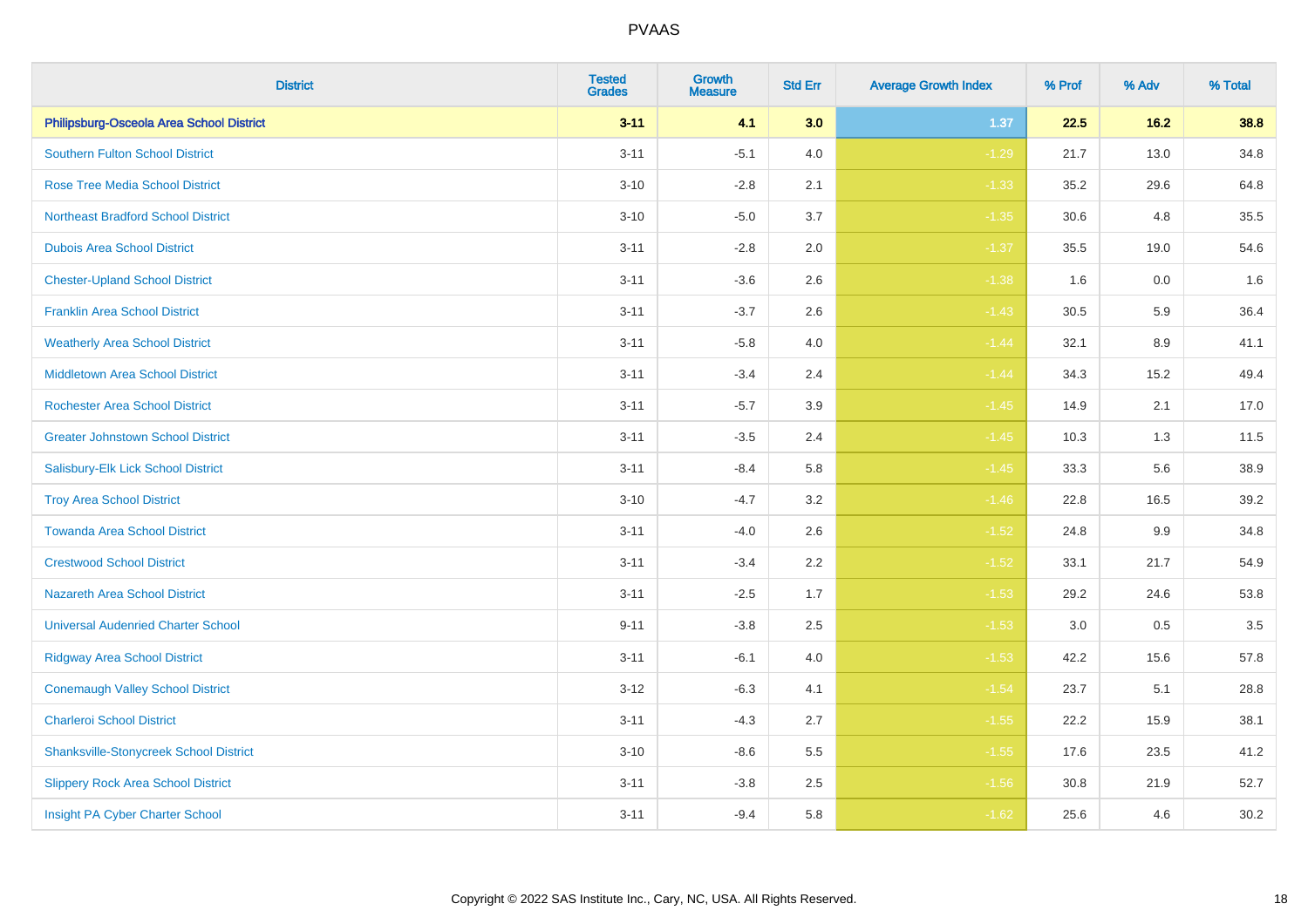| <b>District</b>                                        | <b>Tested</b><br><b>Grades</b> | <b>Growth</b><br><b>Measure</b> | <b>Std Err</b> | <b>Average Growth Index</b> | % Prof | % Adv   | % Total |
|--------------------------------------------------------|--------------------------------|---------------------------------|----------------|-----------------------------|--------|---------|---------|
| Philipsburg-Osceola Area School District               | $3 - 11$                       | 4.1                             | 3.0            | 1.37                        | 22.5   | 16.2    | 38.8    |
| <b>Laurel Highlands School District</b>                | $3 - 11$                       | $-3.8$                          | 2.3            | $-1.63$                     | 20.9   | 14.6    | 35.4    |
| <b>Hollidaysburg Area School District</b>              | $3 - 11$                       | $-2.7$                          | 1.6            | $-1.64$                     | 32.6   | 15.2    | 47.8    |
| <b>Hatboro-Horsham School District</b>                 | $3 - 11$                       | $-2.7$                          | 1.6            | $-1.65$                     | 27.9   | 17.9    | 45.8    |
| <b>Steelton-Highspire School District</b>              | $3 - 11$                       | $-5.3$                          | 3.2            | $-1.65$                     | 13.9   | 0.0     | 13.9    |
| <b>Woodland Hills School District</b>                  | $3 - 12$                       | $-4.2$                          | 2.5            | $-1.66$                     | 10.1   | 1.4     | 11.5    |
| <b>Dauphin County Technical School</b>                 | $9 - 11$                       | $-3.9$                          | 2.3            | $-1.67$                     | 18.3   | 11.1    | 29.3    |
| <b>Environmental Charter School At Frick Park</b>      | $3-9$                          | $-6.2$                          | 3.7            | $-1.67$                     | 25.9   | 3.4     | 29.3    |
| <b>Twin Valley School District</b>                     | $3-12$                         | $-3.2$                          | 1.9            | $-1.68$                     | 38.8   | 19.8    | 58.6    |
| <b>Union Area School District</b>                      | $3 - 11$                       | $-6.5$                          | 3.8            | $-1.70$                     | 30.6   | 12.2    | 42.9    |
| Southern Huntingdon County School District             | $3 - 11$                       | $-5.9$                          | 3.4            | $-1.76$                     | 32.8   | 4.9     | 37.7    |
| <b>Oxford Area School District</b>                     | $3 - 11$                       | $-3.1$                          | 1.8            | $-1.77$                     | 27.5   | 14.5    | 42.0    |
| Renaissance Academy Charter School                     | $3 - 11$                       | $-5.6$                          | 3.1            | $-1.79$                     | 28.4   | 18.5    | 46.9    |
| <b>Pleasant Valley School District</b>                 | $3 - 11$                       | $-3.3$                          | 1.8            | $-1.80$                     | 28.5   | 10.4    | 39.0    |
| New Kensington-Arnold School District                  | $3 - 11$                       | $-5.8$                          | 3.2            | $-1.80$                     | 10.8   | 1.2     | 12.0    |
| <b>Westinghouse Arts Academy Charter School</b>        | $9 - 10$                       | $-6.0$                          | 3.3            | $-1.81$                     | 20.2   | $8.9\,$ | 29.1    |
| <b>West Chester Area School District</b>               | $3 - 11$                       | $-2.1$                          | 1.2            | $-1.83$                     | 36.4   | 23.2    | 59.6    |
| <b>Montgomery Area School District</b>                 | $3 - 11$                       | $-5.8$                          | 3.2            | $-1.83$                     | 25.0   | 11.5    | 36.5    |
| <b>Penn Cambria School District</b>                    | $3 - 11$                       | $-4.5$                          | 2.4            | $-1.86$                     | 27.3   | 15.8    | 43.2    |
| <b>Chester Charter Scholars Academy Charter School</b> | $3 - 12$                       | $-6.2$                          | 3.3            | $-1.88$                     | 2.2    | 0.0     | 2.2     |
| <b>Jenkintown School District</b>                      | $3 - 11$                       | $-7.9$                          | 4.1            | $-1.92$                     | 34.1   | 27.3    | 61.4    |
| Millersburg Area School District                       | $3 - 11$                       | $-6.6$                          | 3.4            | $-1.92$                     | 24.1   | 10.3    | 34.5    |
| <b>Southern Lehigh School District</b>                 | $3 - 11$                       | $-4.1$                          | 2.1            | $-1.94$                     | 39.3   | 28.0    | 67.2    |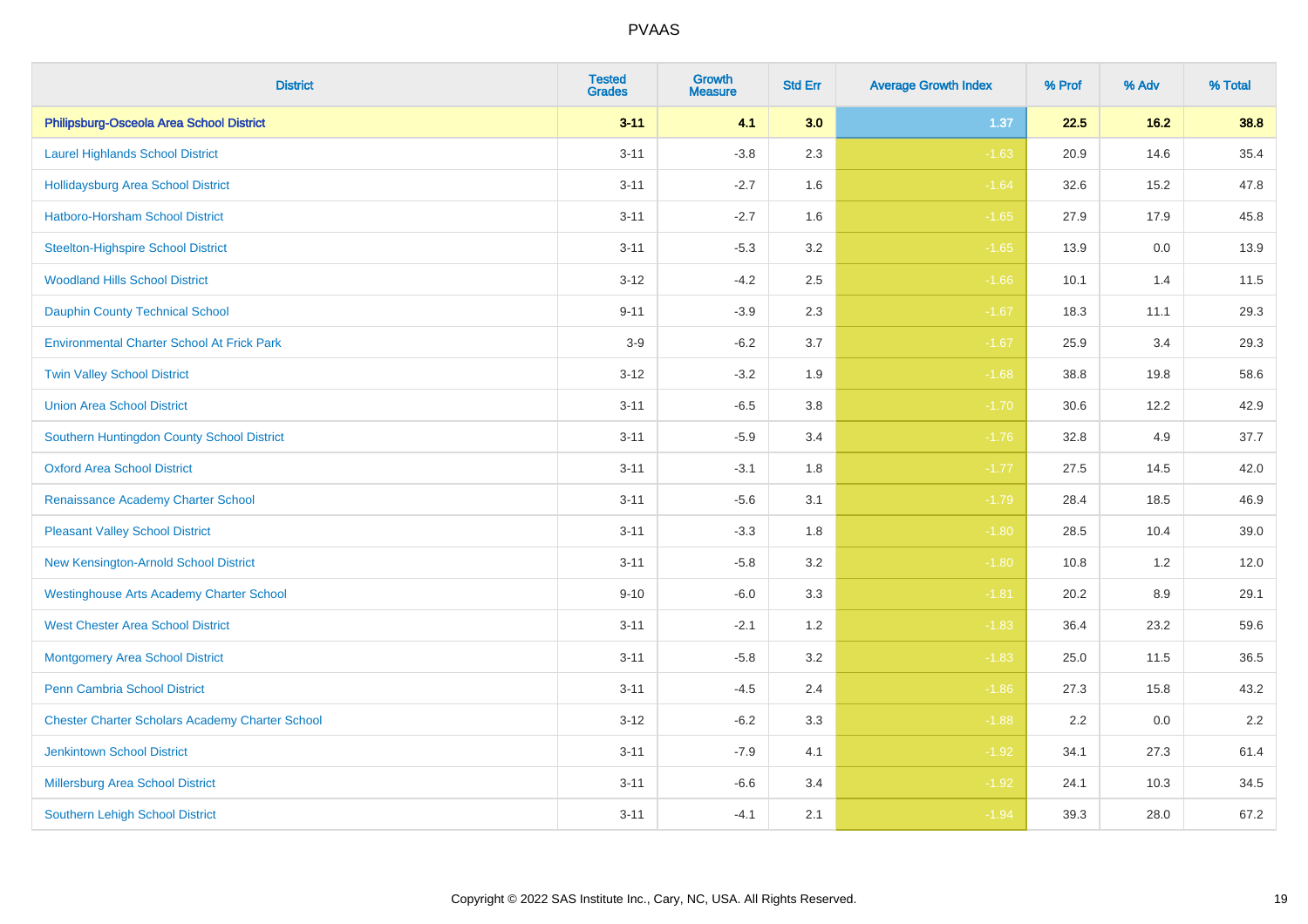| <b>District</b>                                                       | <b>Tested</b><br><b>Grades</b> | <b>Growth</b><br><b>Measure</b> | <b>Std Err</b> | <b>Average Growth Index</b> | % Prof | % Adv | % Total |
|-----------------------------------------------------------------------|--------------------------------|---------------------------------|----------------|-----------------------------|--------|-------|---------|
| Philipsburg-Osceola Area School District                              | $3 - 11$                       | 4.1                             | 3.0            | 1.37                        | 22.5   | 16.2  | 38.8    |
| <b>Schuylkill Haven Area School District</b>                          | $3 - 11$                       | $-5.3$                          | 2.7            | $-1.96$                     | 22.2   | 11.6  | 33.8    |
| <b>North East School District</b>                                     | $3 - 11$                       | $-5.3$                          | 2.7            | $-1.97$                     | 31.7   | 24.8  | 56.4    |
| <b>Titusville Area School District</b>                                | $3 - 11$                       | $-5.0$                          | 2.5            | $-1.98$                     | 26.5   | 6.8   | 33.3    |
| Lehigh Valley Academy Regional Charter School                         | $3 - 11$                       | $-5.9$                          | 3.0            | $-1.98$                     | 20.0   | 7.7   | 27.7    |
| Lincoln Leadership Academy Charter School                             | $3 - 12$                       | $-7.4$                          | 3.7            | $-1.99$                     | 6.4    | 2.1   | 8.5     |
| <b>Sto-Rox School District</b>                                        | $3 - 10$                       | $-7.0$                          | 3.5            | $-1.99$                     | 3.2    | 0.0   | 3.2     |
| <b>Kiski Area School District</b>                                     | $3 - 11$                       | $-4.0$                          | 2.0            | $-1.99$                     | 23.1   | 18.2  | 41.3    |
| <b>Bristol Borough School District</b>                                | $3 - 12$                       | $-5.9$                          | 2.9            | $-2.00$                     | 27.8   | 3.3   | 31.1    |
| Preparatory Charter School Of Mathematics, Science, Tech, And Careers | $9 - 10$                       | $-5.1$                          | 2.5            | $-2.03$                     | 6.3    | 1.4   | 7.7     |
| <b>Riverside Beaver County School District</b>                        | $3 - 11$                       | $-5.5$                          | 2.7            | $-2.03$                     | 35.8   | 23.2  | 59.0    |
| <b>Freedom Area School District</b>                                   | $3 - 11$                       | $-6.3$                          | 3.1            | $-2.04$                     | 22.9   | 8.4   | 31.3    |
| <b>Boyertown Area School District</b>                                 | $3 - 11$                       | $-2.9$                          | 1.4            | $-2.06$                     | 30.8   | 22.6  | 53.4    |
| <b>West Greene School District</b>                                    | $3 - 11$                       | $-8.1$                          | 3.9            | $-2.08$                     | 31.0   | 11.9  | 42.9    |
| <b>Wellsboro Area School District</b>                                 | $3 - 11$                       | $-6.3$                          | 3.0            | $-2.08$                     | 24.4   | 13.4  | 37.8    |
| <b>Mastery Charter School - Gratz Campus</b>                          | $7 - 10$                       | $-9.5$                          | 4.6            | $-2.09$                     | 0.0    | 3.4   | 3.4     |
| <b>East Allegheny School District</b>                                 | $3 - 11$                       | $-6.4$                          | 3.0            | $-2.11$                     | 21.0   | 7.4   | 28.4    |
| <b>West Middlesex Area School District</b>                            | $3 - 10$                       | $-7.4$                          | 3.5            | $-2.11$                     | 32.0   | 9.6   | 41.6    |
| <b>Cambria Heights School District</b>                                | $3 - 10$                       | $-6.2$                          | 2.9            | $-2.11$                     | 25.0   | 13.0  | 38.0    |
| <b>Elk Lake School District</b>                                       | $3 - 11$                       | $-6.1$                          | 2.9            | $-2.12$                     | 26.3   | 11.6  | 37.9    |
| North Schuylkill School District                                      | $3 - 11$                       | $-4.7$                          | 2.2            | $-2.16$                     | 20.2   | 11.7  | 31.9    |
| <b>Western Beaver County School District</b>                          | $3 - 11$                       | $-9.3$                          | 4.2            | $-2.20$                     | 45.1   | 3.9   | 49.0    |
| <b>Wyoming Area School District</b>                                   | $3 - 10$                       | $-5.5$                          | 2.5            | $-2.21$                     | 32.0   | 9.6   | 41.6    |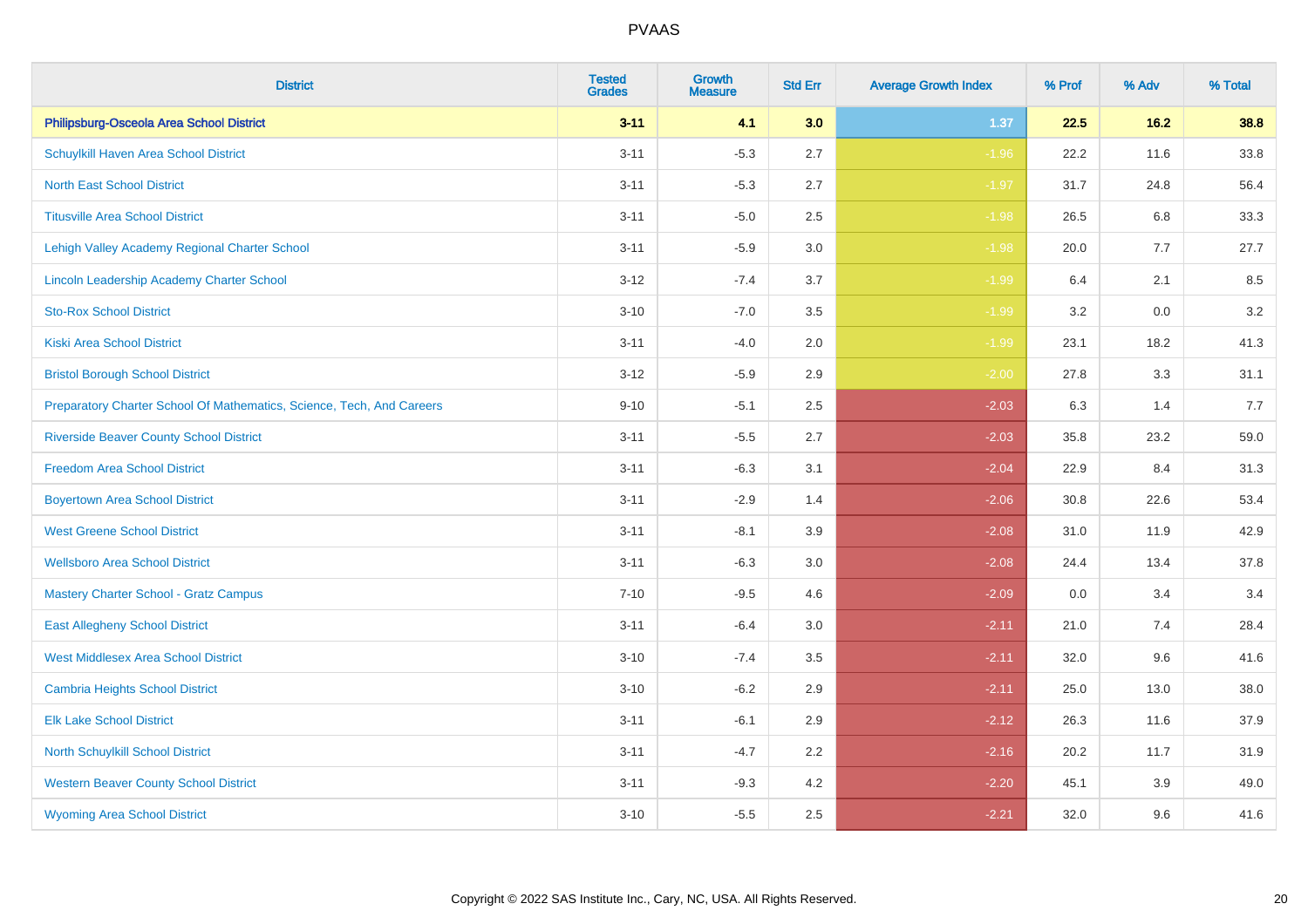| <b>District</b>                               | <b>Tested</b><br><b>Grades</b> | Growth<br><b>Measure</b> | <b>Std Err</b> | <b>Average Growth Index</b> | % Prof | % Adv | % Total |
|-----------------------------------------------|--------------------------------|--------------------------|----------------|-----------------------------|--------|-------|---------|
| Philipsburg-Osceola Area School District      | $3 - 11$                       | 4.1                      | 3.0            | 1.37                        | 22.5   | 16.2  | 38.8    |
| <b>Elizabeth Forward School District</b>      | $3 - 11$                       | $-5.5$                   | 2.5            | $-2.25$                     | 32.2   | 12.8  | 45.0    |
| <b>Yough School District</b>                  | $3 - 10$                       | $-6.2$                   | 2.7            | $-2.27$                     | 28.9   | 8.8   | 37.7    |
| <b>Owen J Roberts School District</b>         | $3 - 11$                       | $-3.5$                   | 1.5            | $-2.27$                     | 36.8   | 24.4  | 61.2    |
| <b>Susquenita School District</b>             | $3 - 11$                       | $-5.9$                   | 2.6            | $-2.28$                     | 30.6   | 13.9  | 44.4    |
| <b>Achievement House Charter School</b>       | $7 - 11$                       | $-8.2$                   | 3.6            | $-2.28$                     | 16.7   | 2.8   | 19.4    |
| <b>Carmichaels Area School District</b>       | $3 - 10$                       | $-7.0$                   | 3.1            | $-2.30$                     | 17.8   | 9.6   | 27.4    |
| <b>Commodore Perry School District</b>        | $3 - 11$                       | $-10.4$                  | 4.5            | $-2.30$                     | 29.4   | 5.9   | 35.3    |
| Jamestown Area School District                | $3 - 11$                       | $-9.5$                   | 4.1            | $-2.33$                     | 41.5   | 4.9   | 46.3    |
| <b>Riverside School District</b>              | $3 - 11$                       | $-6.2$                   | 2.7            | $-2.33$                     | 20.8   | 17.0  | 37.7    |
| <b>City CHS</b>                               | $10 - 11$                      | $-5.6$                   | 2.4            | $-2.34$                     | 15.9   | 1.5   | 17.4    |
| Octorara Area School District                 | $3 - 11$                       | $-7.5$                   | 3.2            | $-2.35$                     | 26.1   | 17.0  | 43.2    |
| <b>Pottsville Area School District</b>        | $3-12$                         | $-4.9$                   | 2.1            | $-2.36$                     | 21.8   | 7.9   | 29.6    |
| <b>Mount Pleasant Area School District</b>    | $3 - 11$                       | $-5.4$                   | 2.3            | $-2.37$                     | 33.3   | 8.7   | 42.0    |
| <b>Wyoming Valley West School District</b>    | $3 - 11$                       | $-5.5$                   | 2.3            | $-2.38$                     | 22.2   | 9.2   | 31.4    |
| <b>Redbank Valley School District</b>         | $3 - 11$                       | $-7.5$                   | 3.1            | $-2.41$                     | 12.4   | 10.6  | 23.1    |
| <b>Forbes Road School District</b>            | $3 - 11$                       | $-11.5$                  | 4.7            | $-2.43$                     | 23.1   | 10.3  | 33.3    |
| Pocono Mountain School District               | $3-12$                         | $-4.3$                   | 1.8            | $-2.43$                     | 35.5   | 17.1  | 52.6    |
| Perseus House Charter School Of Excellence    | $6 - 11$                       | $-6.4$                   | 2.6            | $-2.50$                     | 0.9    | 0.0   | 0.9     |
| <b>Columbia-Montour AVTS</b>                  | $9 - 10$                       | $-7.1$                   | 2.8            | $-2.52$                     | 19.5   | 3.2   | 22.7    |
| <b>Antietam School District</b>               | $3 - 10$                       | $-9.5$                   | 3.7            | $-2.57$                     | 20.9   | 1.5   | 22.4    |
| <b>Greater Nanticoke Area School District</b> | $3 - 12$                       | $-6.8$                   | 2.6            | $-2.58$                     | 15.2   | 8.9   | 24.1    |
| Catasauqua Area School District               | $3 - 12$                       | $-7.3$                   | 2.8            | $-2.58$                     | 27.1   | 11.2  | 38.3    |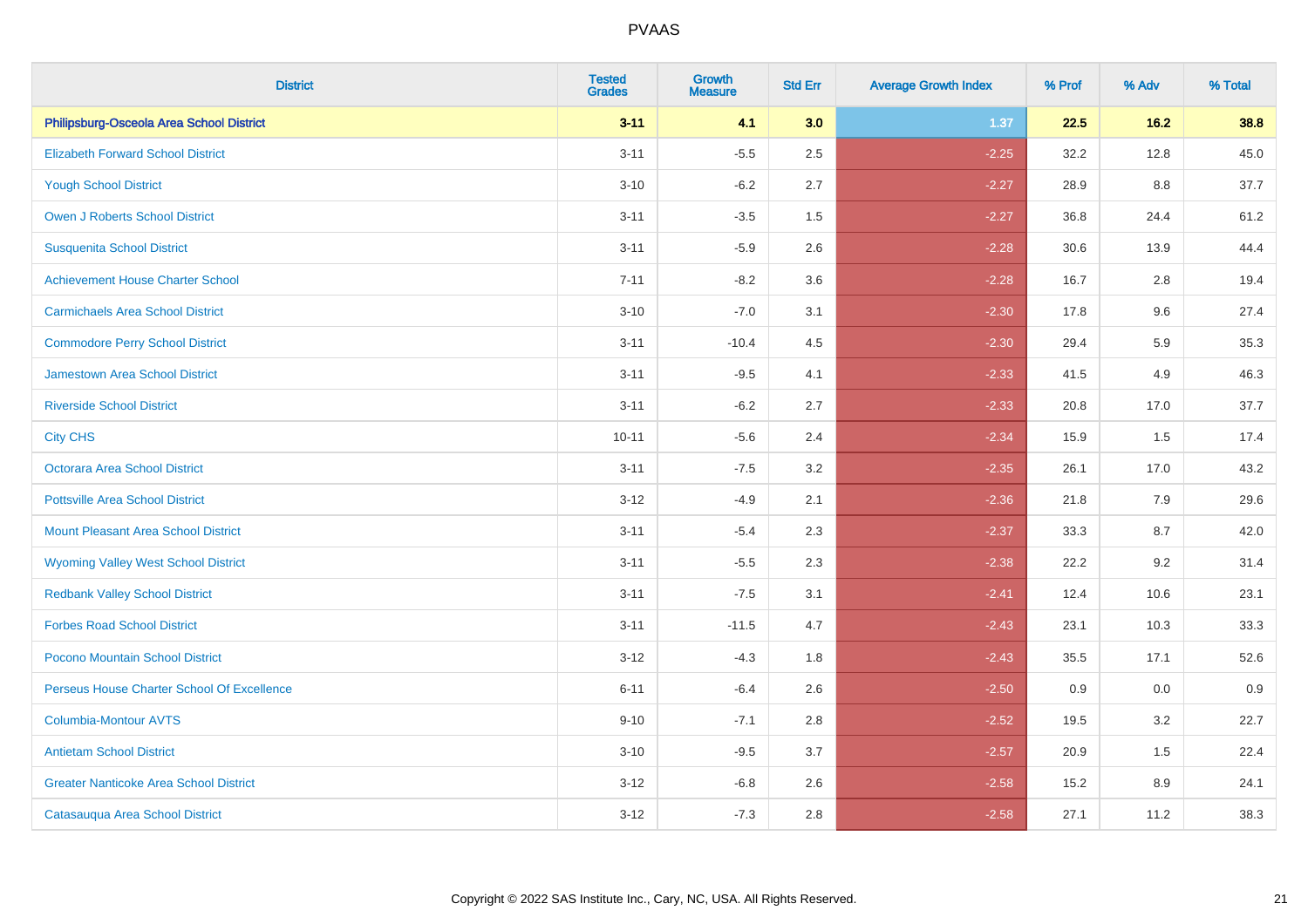| <b>District</b>                                | <b>Tested</b><br><b>Grades</b> | Growth<br><b>Measure</b> | <b>Std Err</b> | <b>Average Growth Index</b> | % Prof | % Adv | % Total |
|------------------------------------------------|--------------------------------|--------------------------|----------------|-----------------------------|--------|-------|---------|
| Philipsburg-Osceola Area School District       | $3 - 11$                       | 4.1                      | 3.0            | 1.37                        | 22.5   | 16.2  | 38.8    |
| <b>Union City Area School District</b>         | $3-12$                         | $-8.7$                   | 3.3            | $-2.59$                     | 29.7   | 10.9  | 40.6    |
| <b>Bethel Park School District</b>             | $3 - 11$                       | $-4.4$                   | 1.7            | $-2.62$                     | 40.1   | 27.3  | 67.4    |
| <b>Richland School District</b>                | $3 - 11$                       | $-6.9$                   | 2.6            | $-2.63$                     | 40.1   | 20.9  | 61.0    |
| <b>Turkeyfoot Valley Area School District</b>  | $3-12$                         | $-15.4$                  | 5.8            | $-2.66$                     | 3.8    | 3.8   | 7.6     |
| <b>Connellsville Area School District</b>      | $3 - 11$                       | $-5.3$                   | 2.0            | $-2.67$                     | 24.2   | 5.0   | 29.1    |
| <b>Blairsville-Saltsburg School District</b>   | $3 - 11$                       | $-7.5$                   | 2.8            | $-2.67$                     | 20.1   | 8.2   | 28.3    |
| <b>Lawrence County CTC</b>                     | $10 - 11$                      | $-9.8$                   | 3.7            | $-2.68$                     | 7.3    | 0.0   | 7.3     |
| <b>Avonworth School District</b>               | $3 - 10$                       | $-6.2$                   | 2.3            | $-2.68$                     | 35.9   | 14.1  | 50.0    |
| <b>Governor Mifflin School District</b>        | $3 - 11$                       | $-4.4$                   | 1.6            | $-2.69$                     | 30.3   | 7.7   | 38.0    |
| <b>Eastern York School District</b>            | $3 - 11$                       | $-6.2$                   | 2.3            | $-2.70$                     | 27.8   | 18.5  | 46.4    |
| La Academia Partnership Charter School         | $6 - 11$                       | $-15.5$                  | 5.7            | $-2.70$                     | 2.3    | 0.0   | 2.3     |
| <b>Karns City Area School District</b>         | $3 - 11$                       | $-7.2$                   | 2.6            | $-2.71$                     | 26.4   | 20.8  | 47.2    |
| Selinsgrove Area School District               | $3 - 12$                       | $-5.7$                   | 2.1            | $-2.74$                     | 25.4   | 13.9  | 39.2    |
| <b>Clarion-Limestone Area School District</b>  | $3-12$                         | $-10.0$                  | 3.6            | $-2.76$                     | 28.3   | 20.0  | 48.3    |
| <b>Pottsgrove School District</b>              | $3 - 11$                       | $-5.5$                   | 2.0            | $-2.78$                     | 28.6   | 10.3  | 38.8    |
| <b>Quakertown Community School District</b>    | $3 - 12$                       | $-4.3$                   | 1.5            | $-2.79$                     | 33.8   | 20.1  | 53.8    |
| <b>Sharon City School District</b>             | $3 - 11$                       | $-6.5$                   | 2.3            | $-2.79$                     | 13.1   | 5.0   | 18.1    |
| <b>Innovative Arts Academy Charter School</b>  | $6 - 11$                       | $-7.2$                   | 2.5            | $-2.83$                     | 2.0    | 0.0   | 2.0     |
| Southern Columbia Area School District         | $3 - 11$                       | $-8.5$                   | 3.0            | $-2.83$                     | 30.5   | 12.8  | 43.3    |
| <b>Berwick Area School District</b>            | $3 - 11$                       | $-6.9$                   | 2.4            | $-2.84$                     | 22.3   | 11.5  | 33.8    |
| Mifflinburg Area School District               | $3 - 11$                       | $-6.0$                   | 2.1            | $-2.87$                     | 32.7   | 13.3  | 46.0    |
| <b>Carbon Career &amp; Technical Institute</b> | $9 - 11$                       | $-9.3$                   | 3.2            | $-2.92$                     | 19.6   | 2.2   | 21.7    |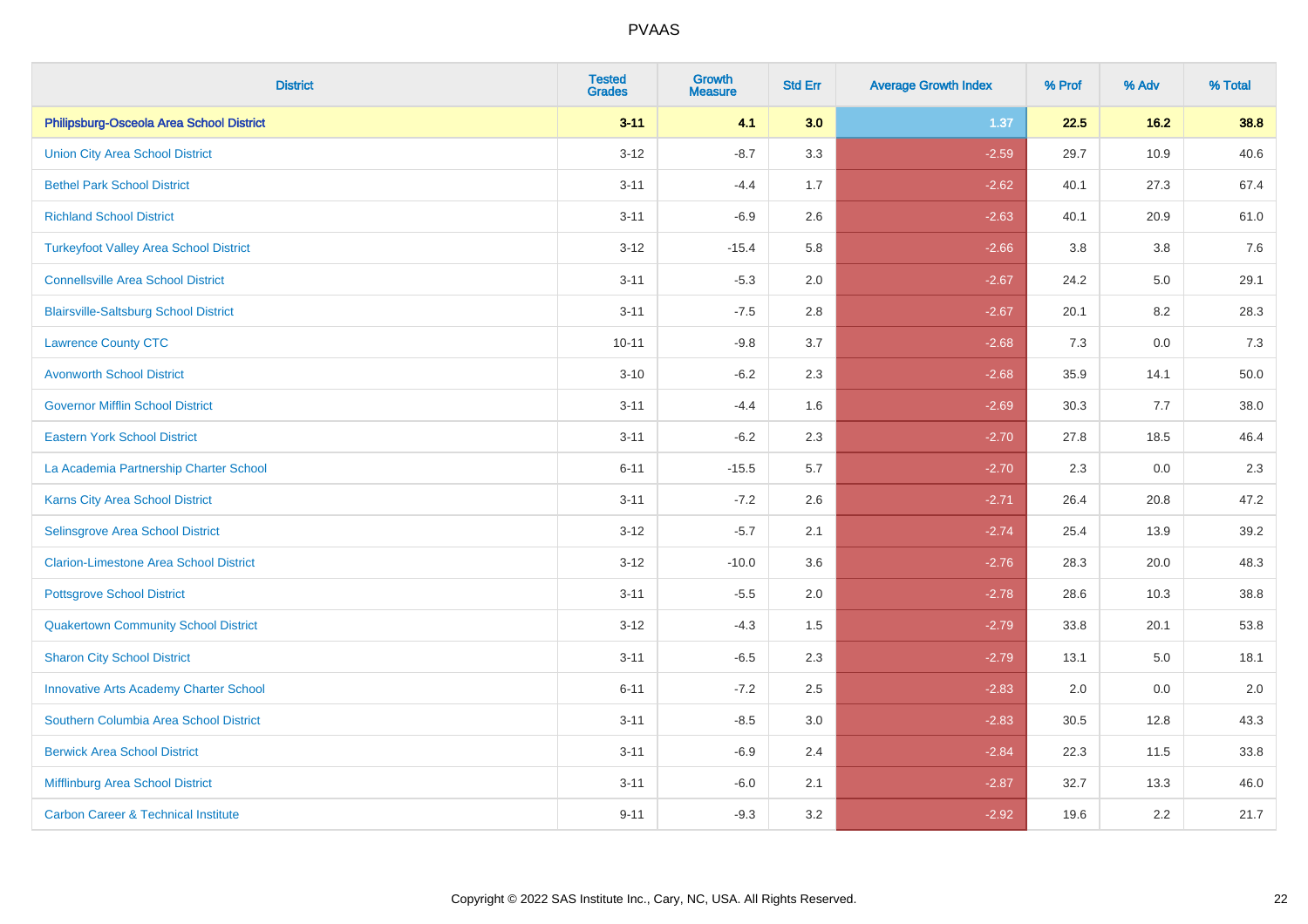| <b>District</b>                           | <b>Tested</b><br><b>Grades</b> | <b>Growth</b><br><b>Measure</b> | <b>Std Err</b> | <b>Average Growth Index</b> | % Prof | % Adv   | % Total |
|-------------------------------------------|--------------------------------|---------------------------------|----------------|-----------------------------|--------|---------|---------|
| Philipsburg-Osceola Area School District  | $3 - 11$                       | 4.1                             | 3.0            | 1.37                        | 22.5   | $16.2$  | 38.8    |
| <b>Baldwin-Whitehall School District</b>  | $3 - 11$                       | $-5.5$                          | 1.9            | $-2.93$                     | 32.0   | 14.7    | 46.7    |
| <b>Montour School District</b>            | $3 - 11$                       | $-6.1$                          | 2.1            | $-2.95$                     | 31.8   | 23.6    | 55.3    |
| <b>Carlisle Area School District</b>      | $3 - 11$                       | $-5.2$                          | 1.7            | $-2.99$                     | 28.0   | 19.3    | 47.3    |
| <b>Corry Area School District</b>         | $3 - 11$                       | $-6.8$                          | 2.3            | $-3.01$                     | 24.0   | 8.8     | 32.8    |
| <b>Gettysburg Area School District</b>    | $3 - 11$                       | $-6.0$                          | 2.0            | $-3.02$                     | 28.8   | 19.6    | 48.5    |
| Boys Latin Of Philadelphia Charter School | $6 - 12$                       | $-8.0$                          | 2.7            | $-3.02$                     | 1.4    | 0.0     | 1.4     |
| Imhotep Institute Charter High School     | $9 - 11$                       | $-17.6$                         | 5.8            | $-3.03$                     | 15.4   | 0.0     | 15.4    |
| <b>Greensburg Salem School District</b>   | $3 - 11$                       | $-6.9$                          | 2.2            | $-3.06$                     | 30.3   | 13.3    | 43.6    |
| California Area School District           | $3 - 10$                       | $-13.7$                         | 4.5            | $-3.06$                     | 41.7   | 16.7    | 58.3    |
| Jefferson-Morgan School District          | $3 - 10$                       | $-12.0$                         | 3.9            | $-3.09$                     | 28.6   | 6.1     | 34.7    |
| <b>Erie City School District</b>          | $3 - 12$                       | $-4.5$                          | 1.4            | $-3.09$                     | 13.4   | 6.7     | 20.1    |
| <b>Hanover Area School District</b>       | $3 - 11$                       | $-14.7$                         | 4.7            | $-3.13$                     | 12.1   | $3.0\,$ | 15.2    |
| <b>Wissahickon School District</b>        | $3 - 10$                       | $-5.3$                          | 1.7            | $-3.14$                     | 27.5   | 29.0    | 56.6    |
| <b>Keystone Oaks School District</b>      | $3 - 11$                       | $-7.2$                          | 2.3            | $-3.14$                     | 30.0   | 11.1    | 41.0    |
| <b>Somerset Area School District</b>      | $3 - 11$                       | $-7.6$                          | 2.4            | $-3.17$                     | 21.0   | 14.5    | 35.5    |
| <b>Parkland School District</b>           | $3 - 11$                       | $-3.7$                          | 1.2            | $-3.17$                     | 31.4   | 30.6    | 62.0    |
| <b>Montoursville Area School District</b> | $3-12$                         | $-8.4$                          | 2.6            | $-3.17$                     | 38.8   | 18.2    | 57.0    |
| <b>Canon-Mcmillan School District</b>     | $3 - 11$                       | $-5.0$                          | 1.5            | $-3.25$                     | 30.8   | 28.5    | 59.3    |
| <b>Riverview School District</b>          | $3 - 11$                       | $-13.0$                         | 4.0            | $-3.29$                     | 43.1   | 7.8     | 51.0    |
| Lackawanna Trail School District          | $3 - 10$                       | $-11.0$                         | 3.3            | $-3.35$                     | 13.1   | 18.0    | 31.2    |
| East Stroudsburg Area School District     | $3 - 11$                       | $-4.9$                          | 1.4            | $-3.38$                     | 22.7   | 12.5    | 35.2    |
| <b>Mount Carmel Area School District</b>  | $3 - 11$                       | $-7.9$                          | 2.3            | $-3.38$                     | 18.2   | 4.4     | 22.6    |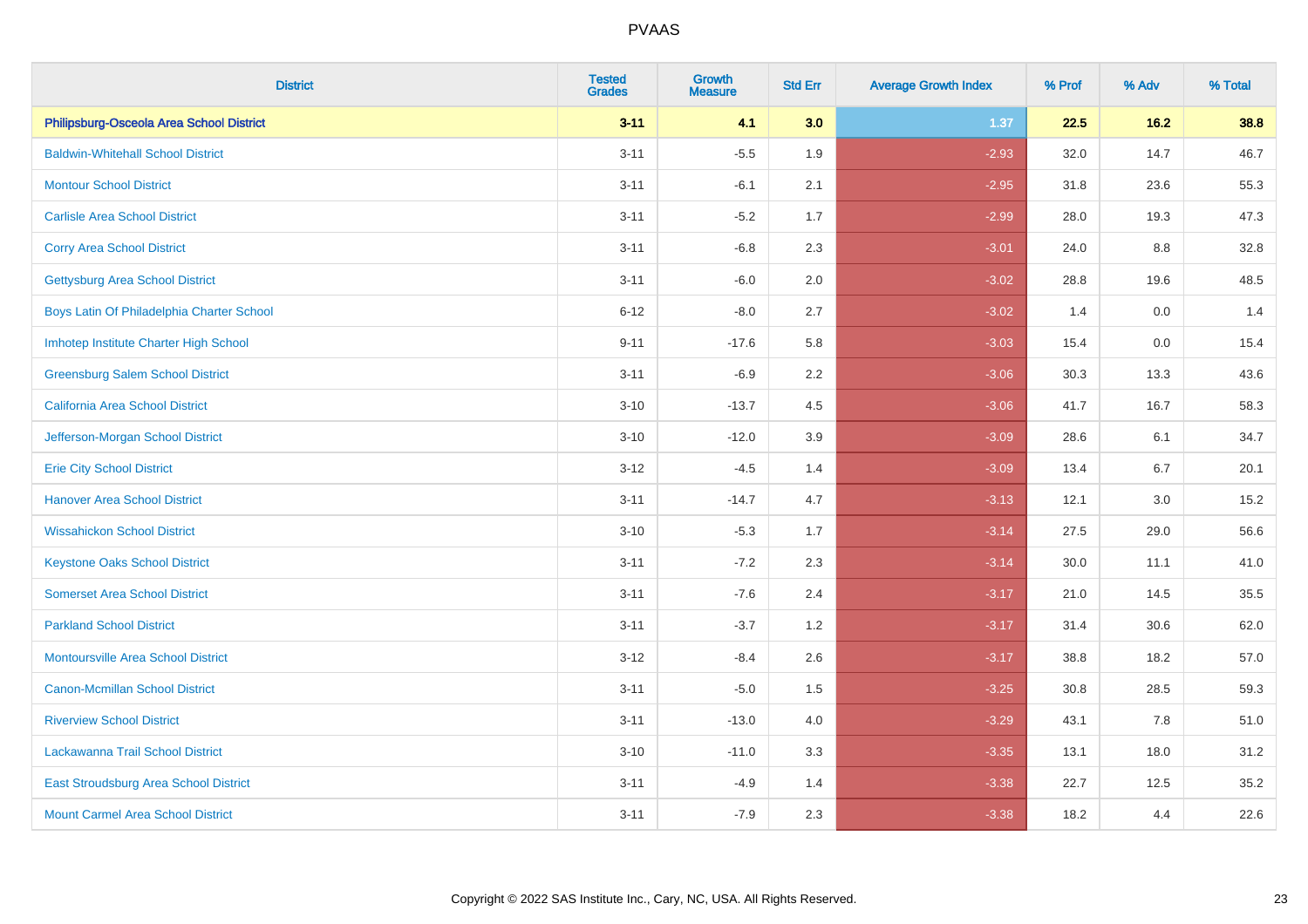| <b>District</b>                           | <b>Tested</b><br><b>Grades</b> | Growth<br><b>Measure</b> | <b>Std Err</b> | <b>Average Growth Index</b> | % Prof | % Adv | % Total |
|-------------------------------------------|--------------------------------|--------------------------|----------------|-----------------------------|--------|-------|---------|
| Philipsburg-Osceola Area School District  | $3 - 11$                       | 4.1                      | 3.0            | $1.37$                      | 22.5   | 16.2  | 38.8    |
| <b>Shikellamy School District</b>         | $3 - 10$                       | $-8.3$                   | 2.4            | $-3.42$                     | 20.8   | 18.5  | 39.2    |
| <b>Ligonier Valley School District</b>    | $3 - 11$                       | $-10.8$                  | 3.1            | $-3.43$                     | 34.1   | 5.8   | 39.9    |
| <b>South Park School District</b>         | $3 - 11$                       | $-8.8$                   | 2.5            | $-3.46$                     | 28.1   | 17.0  | 45.2    |
| <b>Burgettstown Area School District</b>  | $3 - 11$                       | $-11.2$                  | 3.2            | $-3.46$                     | 16.0   | 2.7   | 18.7    |
| Mechanicsburg Area School District        | $3 - 11$                       | $-5.7$                   | 1.6            | $-3.48$                     | 35.1   | 16.0  | 51.2    |
| Morrisville Borough School District       | $3 - 11$                       | $-13.1$                  | 3.7            | $-3.52$                     | 4.9    | 1.6   | 6.6     |
| <b>West York Area School District</b>     | $3 - 12$                       | $-9.8$                   | 2.7            | $-3.57$                     | 21.9   | 10.9  | 32.8    |
| <b>Old Forge School District</b>          | $3 - 12$                       | $-11.3$                  | 3.1            | $-3.62$                     | 28.6   | 13.2  | 41.8    |
| <b>Shade-Central City School District</b> | $3 - 11$                       | $-14.6$                  | 4.0            | $-3.68$                     | 9.6    | 0.0   | 9.6     |
| Jefferson County-Dubois AVTS              | $9 - 11$                       | $-11.7$                  | 3.1            | $-3.72$                     | 17.6   | 2.8   | 20.4    |
| <b>Pittston Area School District</b>      | $3 - 11$                       | $-8.2$                   | 2.2            | $-3.75$                     | 26.7   | 14.8  | 41.5    |
| <b>Mohawk Area School District</b>        | $3 - 11$                       | $-10.5$                  | 2.8            | $-3.75$                     | 35.1   | 10.6  | 45.7    |
| <b>Grove City Area School District</b>    | $3 - 12$                       | $-8.8$                   | 2.3            | $-3.89$                     | 25.6   | 16.4  | 42.0    |
| <b>Tacony Academy Charter School</b>      | $3 - 11$                       | $-12.9$                  | 3.3            | $-3.90$                     | 8.6    | 1.4   | 10.0    |
| <b>Bethlehem Area School District</b>     | $3 - 11$                       | $-4.5$                   | 1.1            | $-3.91$                     | 20.4   | 11.3  | 31.7    |
| <b>Tussey Mountain School District</b>    | $3 - 12$                       | $-13.0$                  | 3.3            | $-3.93$                     | 11.1   | 3.2   | 14.3    |
| <b>Windber Area School District</b>       | $3 - 11$                       | $-11.9$                  | 3.0            | $-3.94$                     | 41.0   | 10.3  | 51.3    |
| <b>Plum Borough School District</b>       | $3 - 11$                       | $-9.4$                   | 2.4            | $-3.98$                     | 32.9   | 27.4  | 60.4    |
| <b>Ellwood City Area School District</b>  | $3 - 11$                       | $-12.5$                  | 3.1            | $-4.00$                     | 26.7   | 8.7   | 35.4    |
| <b>Deer Lakes School District</b>         | $3 - 11$                       | $-10.0$                  | 2.5            | $-4.02$                     | 27.7   | 9.9   | 37.6    |
| <b>Southmoreland School District</b>      | $3 - 11$                       | $-12.5$                  | 3.1            | $-4.04$                     | 33.3   | 15.5  | 48.8    |
| <b>Milton Area School District</b>        | $3 - 11$                       | $-10.1$                  | 2.5            | $-4.04$                     | 23.0   | 11.3  | 34.2    |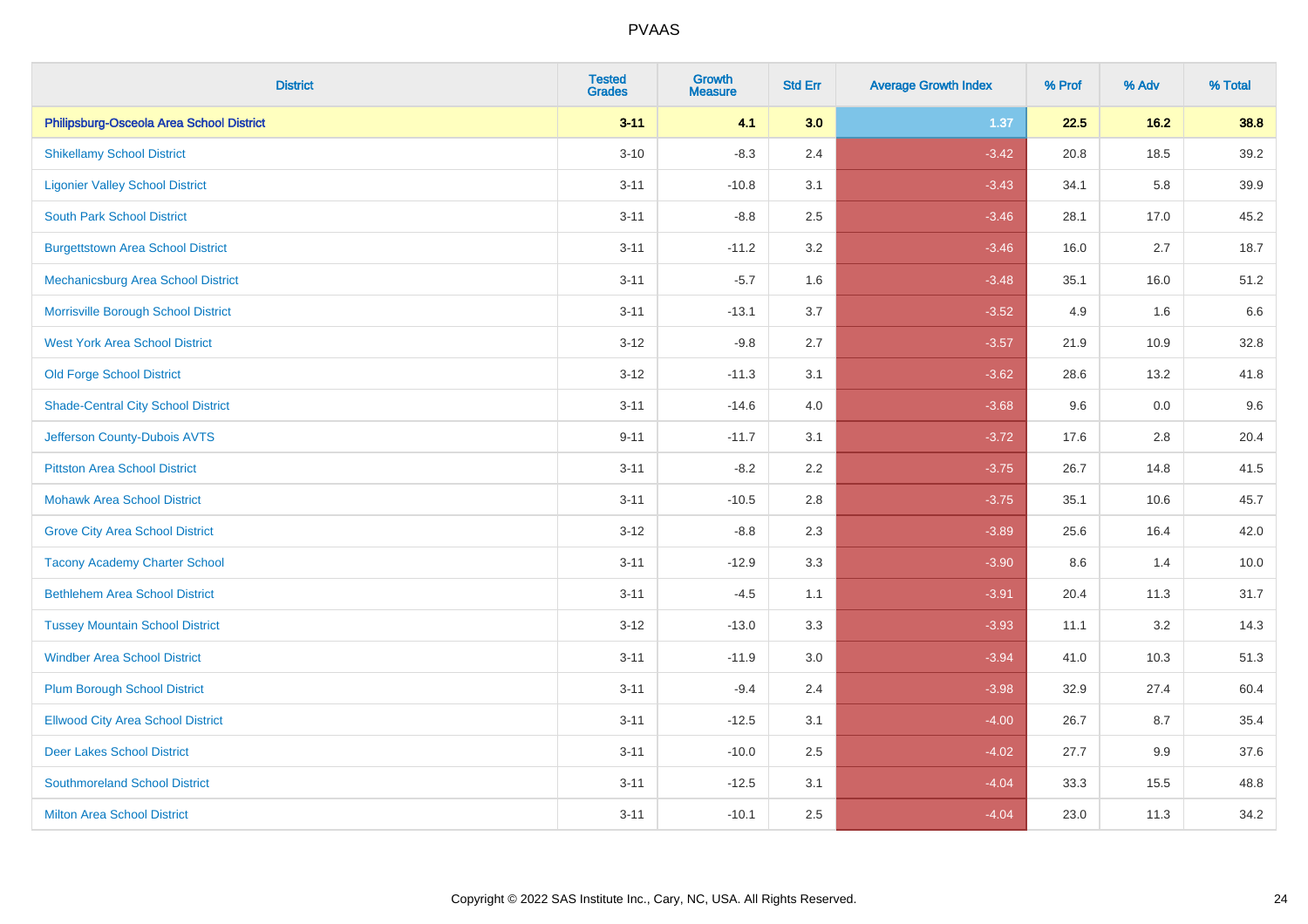| <b>District</b>                               | <b>Tested</b><br><b>Grades</b> | Growth<br><b>Measure</b> | <b>Std Err</b> | <b>Average Growth Index</b> | % Prof | % Adv   | % Total |
|-----------------------------------------------|--------------------------------|--------------------------|----------------|-----------------------------|--------|---------|---------|
| Philipsburg-Osceola Area School District      | $3 - 11$                       | 4.1                      | 3.0            | 1.37                        | 22.5   | 16.2    | 38.8    |
| <b>Scranton School District</b>               | $3 - 12$                       | $-10.1$                  | 2.5            | $-4.04$                     | 20.0   | 7.7     | 27.7    |
| <b>Mcguffey School District</b>               | $3 - 11$                       | $-12.1$                  | 3.0            | $-4.06$                     | 12.8   | 5.9     | 18.6    |
| <b>Moniteau School District</b>               | $3 - 11$                       | $-11.8$                  | 2.9            | $-4.07$                     | 22.6   | 5.0     | 27.6    |
| <b>Mid Valley School District</b>             | $3 - 10$                       | $-11.1$                  | 2.7            | $-4.07$                     | 28.3   | 8.1     | 36.4    |
| <b>Panther Valley School District</b>         | $3 - 12$                       | $-13.3$                  | 3.2            | $-4.10$                     | 31.5   | 4.1     | 35.6    |
| <b>Williamsburg Community School District</b> | $3 - 11$                       | $-16.9$                  | 4.1            | $-4.14$                     | 22.4   | $0.0\,$ | 22.4    |
| <b>Central Fulton School District</b>         | $3 - 11$                       | $-13.3$                  | 3.2            | $-4.20$                     | 18.1   | 9.7     | 27.8    |
| <b>Chartiers Valley School District</b>       | $3 - 11$                       | $-9.1$                   | 2.1            | $-4.23$                     | 20.7   | 17.4    | 38.0    |
| <b>Central Dauphin School District</b>        | $3 - 11$                       | $-5.2$                   | 1.2            | $-4.24$                     | 29.3   | 8.7     | 38.0    |
| <b>Interboro School District</b>              | $3 - 12$                       | $-8.4$                   | 2.0            | $-4.27$                     | 27.6   | 6.4     | 34.1    |
| <b>Big Spring School District</b>             | $3 - 11$                       | $-9.8$                   | 2.3            | $-4.32$                     | 23.6   | 12.9    | 36.5    |
| <b>General Mclane School District</b>         | $3 - 11$                       | $-10.7$                  | 2.4            | $-4.40$                     | 34.0   | 15.6    | 49.6    |
| <b>Chambersburg Area School District</b>      | $3 - 11$                       | $-5.6$                   | 1.3            | $-4.42$                     | 24.2   | 15.2    | 39.4    |
| <b>Greenville Area School District</b>        | $3 - 11$                       | $-13.2$                  | 3.0            | $-4.45$                     | 32.1   | 4.6     | 36.7    |
| Jim Thorpe Area School District               | $3 - 11$                       | $-10.9$                  | 2.4            | $-4.48$                     | 19.5   | $6.0\,$ | 25.5    |
| <b>Hanover Public School District</b>         | $3 - 11$                       | $-12.4$                  | 2.7            | $-4.50$                     | 22.7   | 6.2     | 28.9    |
| <b>Northwestern School District</b>           | $3 - 11$                       | $-14.6$                  | 3.2            | $-4.51$                     | 32.5   | 13.7    | 46.2    |
| <b>Dunmore School District</b>                | $3 - 11$                       | $-12.2$                  | 2.7            | $-4.51$                     | 15.0   | 5.3     | 20.4    |
| <b>Derry Area School District</b>             | $3 - 11$                       | $-11.8$                  | 2.6            | $-4.53$                     | 34.8   | 6.1     | 40.9    |
| <b>Fannett-Metal School District</b>          | $3 - 11$                       | $-22.3$                  | 4.8            | $-4.65$                     | 16.4   | 6.6     | 23.0    |
| <b>Neshannock Township School District</b>    | $3 - 10$                       | $-12.5$                  | 2.7            | $-4.73$                     | 29.0   | 13.0    | 42.0    |
| <b>Girard School District</b>                 | $3 - 11$                       | $-12.3$                  | 2.6            | $-4.76$                     | 29.7   | 18.9    | 48.6    |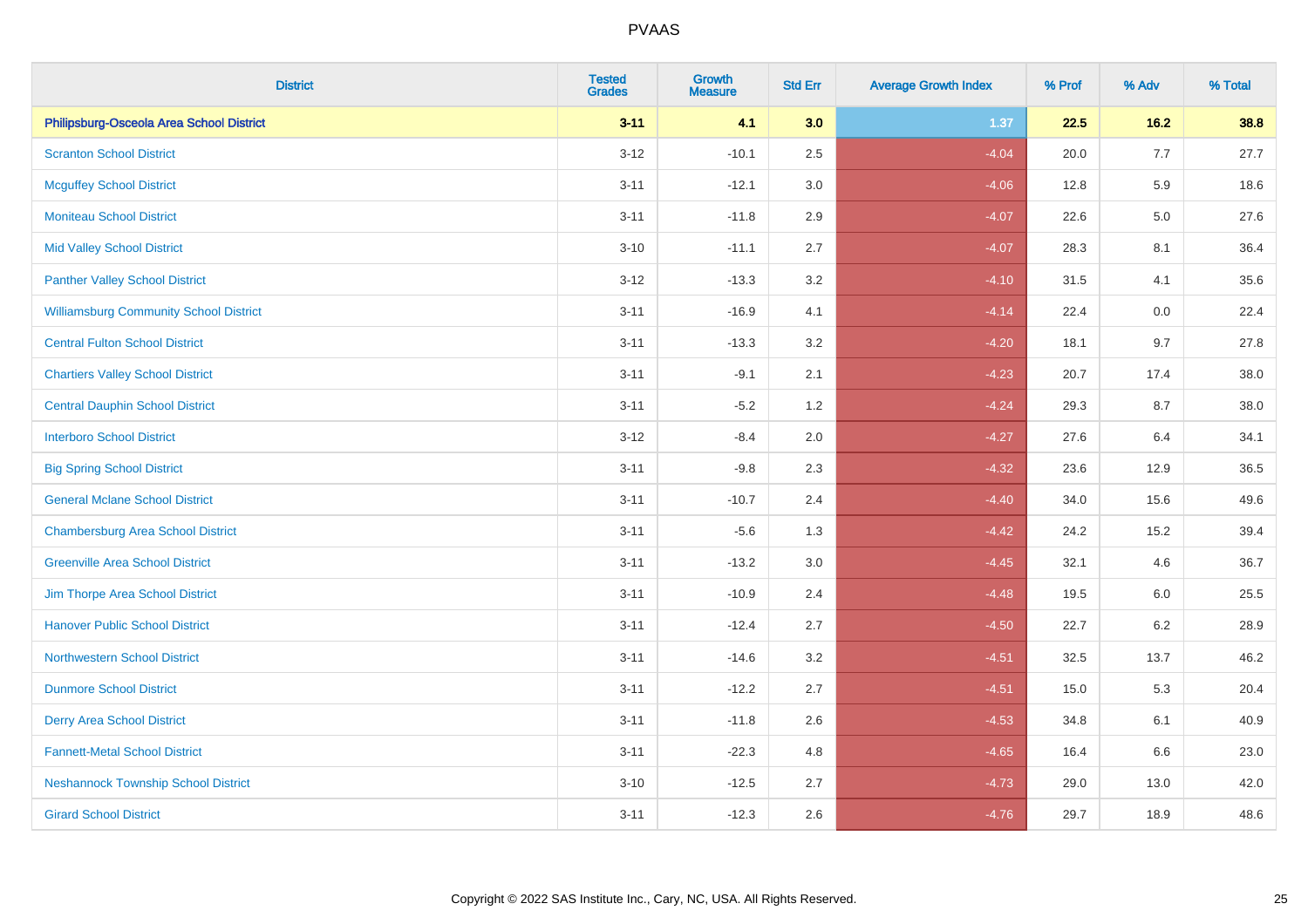| <b>District</b>                                    | <b>Tested</b><br><b>Grades</b> | <b>Growth</b><br><b>Measure</b> | <b>Std Err</b> | <b>Average Growth Index</b> | % Prof | % Adv   | % Total |
|----------------------------------------------------|--------------------------------|---------------------------------|----------------|-----------------------------|--------|---------|---------|
| Philipsburg-Osceola Area School District           | $3 - 11$                       | 4.1                             | 3.0            | $1.37$                      | 22.5   | 16.2    | 38.8    |
| Lehigh Valley Charter High School For The Arts     | $9 - 10$                       | $-11.8$                         | 2.5            | $-4.76$                     | 28.9   | 5.7     | 34.6    |
| <b>West Mifflin Area School District</b>           | $3 - 12$                       | $-11.9$                         | 2.5            | $-4.77$                     | 15.9   | 4.0     | 19.9    |
| <b>Chartiers-Houston School District</b>           | $3 - 10$                       | $-16.5$                         | 3.5            | $-4.79$                     | 26.3   | $6.6\,$ | 32.9    |
| <b>Executive Education Academy Charter School</b>  | $3 - 10$                       | $-14.6$                         | 3.0            | $-4.81$                     | 8.5    | 1.2     | 9.8     |
| <b>Trinity Area School District</b>                | $3 - 11$                       | $-8.7$                          | 1.8            | $-4.87$                     | 20.9   | $9.8\,$ | 30.8    |
| Meyersdale Area School District                    | $3 - 11$                       | $-16.1$                         | 3.3            | $-4.94$                     | 20.3   | 5.8     | 26.1    |
| <b>East Lycoming School District</b>               | $3 - 11$                       | $-10.9$                         | 2.1            | $-5.08$                     | 22.5   | 8.2     | 30.8    |
| <b>Wilkes-Barre Area School District</b>           | $3 - 11$                       | $-12.4$                         | 2.4            | $-5.18$                     | 14.2   | 3.7     | 17.9    |
| <b>Bristol Township School District</b>            | $3 - 11$                       | $-7.4$                          | 1.4            | $-5.32$                     | 13.8   | 4.6     | 18.4    |
| Philadelphia Academy Charter School                | $3 - 11$                       | $-14.7$                         | 2.7            | $-5.42$                     | 21.6   | 3.9     | 25.5    |
| <b>Washington School District</b>                  | $3 - 11$                       | $-15.9$                         | 2.9            | $-5.44$                     | 12.9   | 1.7     | 14.7    |
| <b>Lincoln Park Performing Arts Charter School</b> | $7 - 11$                       | $-14.9$                         | 2.7            | $-5.45$                     | 39.3   | $8.9\,$ | 48.2    |
| <b>Frazier School District</b>                     | $3 - 11$                       | $-18.9$                         | 3.4            | $-5.49$                     | 18.3   | 1.4     | 19.7    |
| <b>Aliquippa School District</b>                   | $3 - 11$                       | $-20.0$                         | 3.6            | $-5.54$                     | 1.7    | 0.0     | 1.7     |
| <b>Central Cambria School District</b>             | $3 - 11$                       | $-12.7$                         | 2.3            | $-5.61$                     | 19.4   | 7.4     | 26.9    |
| <b>Coatesville Area School District</b>            | $3 - 11$                       | $-9.5$                          | 1.6            | $-5.81$                     | 12.8   | 3.3     | 16.2    |
| <b>New Castle Area School District</b>             | $3 - 12$                       | $-13.6$                         | 2.3            | $-5.99$                     | 17.6   | 2.0     | 19.5    |
| <b>Kennett Consolidated School District</b>        | $3 - 11$                       | $-10.4$                         | 1.7            | $-6.27$                     | 28.7   | 14.0    | 42.7    |
| <b>Big Beaver Falls Area School District</b>       | $3 - 11$                       | $-17.9$                         | 2.8            | $-6.27$                     | 9.4    | 2.8     | 12.2    |
| <b>Hempfield Area School District</b>              | $3 - 12$                       | $-10.2$                         | 1.6            | $-6.37$                     | 28.1   | 19.2    | 47.3    |
| <b>York Co School Of Technology</b>                | $9 - 12$                       | $-10.9$                         | 1.6            | $-6.79$                     | 22.6   | 4.0     | 26.6    |
| <b>Greater Latrobe School District</b>             | $3 - 11$                       | $-14.1$                         | 2.0            | $-7.14$                     | 41.0   | 12.6    | 53.6    |